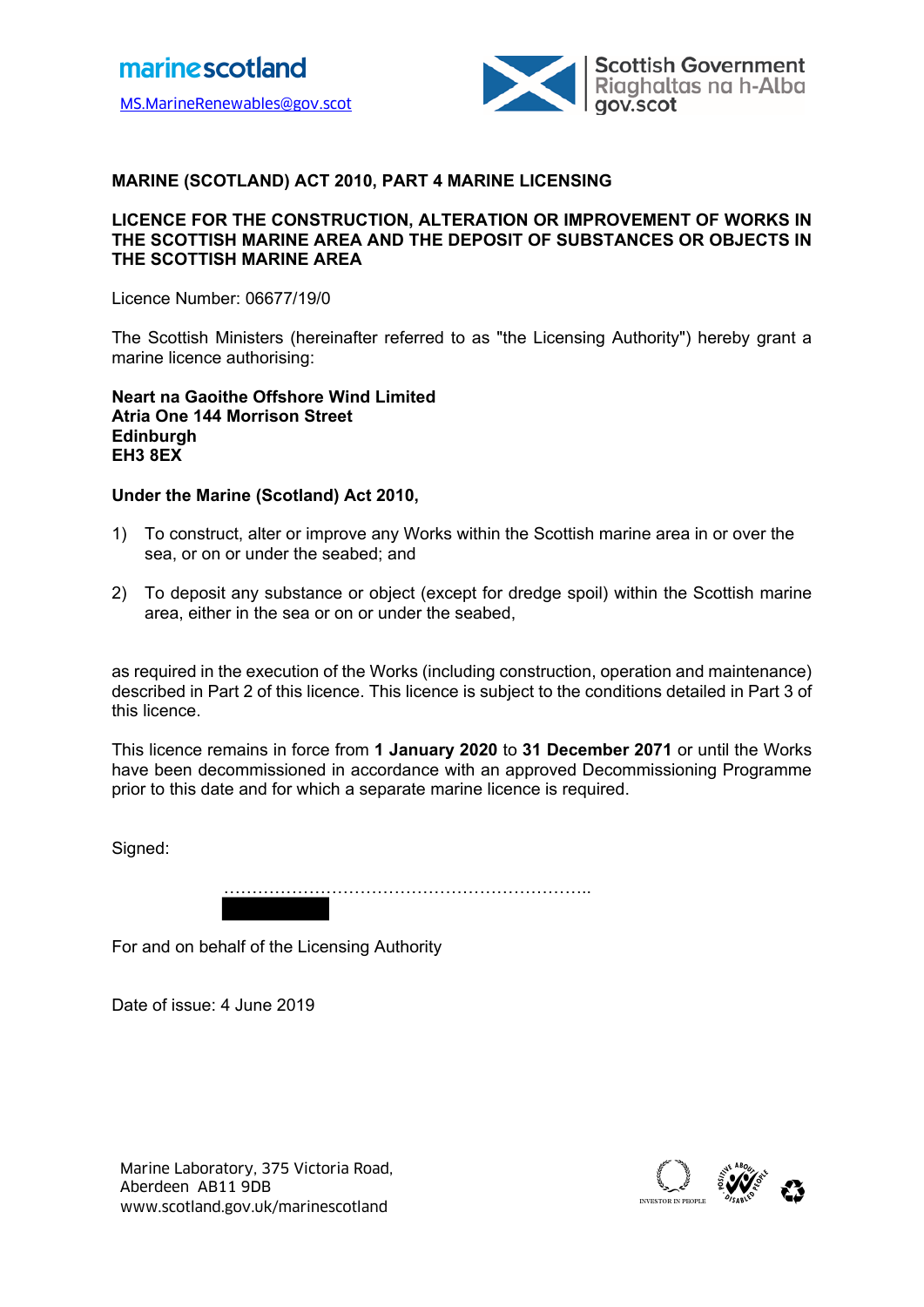# **1. PART 1 – GENERAL**

### **1.1 Interpretation**

In this licence, unless otherwise stated, terms are as defined in sections 1, 64 and 157 of the Marine (Scotland) Act 2010, and,

- 1) **"the 2010 Act"** means the Marine (Scotland) Act 2010;
- 2) "**the Application"** means the application letter, marine licence applications, the Environmental Impact Assessment report and the Habitats Regulations Appraisal report submitted to the Licensing Authority by the Licensee on 16 March 2018, the addendum of additional information relating to ornithology subsequently submitted on 26 July 2018 and the section 36 variation application and supporting documentation submitted to the Licencing Authority by the Licensee on 8 January 2019 to construct and operate the Neart na Gaoithe Offshore Wind Farm;
- 3) **"CAA"** means Civil Aviation Authority;
- 4) **"CaP"** means Cable Plan;
- 5) **"CMS"** means Construction Method Statement;
- 6) **"Commencement of the Works"** means the date on which the first vessel arrives on the Site) to begin carrying on any Licensed Activities in connection with the construction of the Works;
- 7) **"Completion of the Works"** means the date on which the Works have been installed in full, or the Works have been deemed complete by the Licensing Authority, whichever occurs first;
- 8) **"Contractor Reports"** means reports detailing that the name and address of any agents, contractors or subcontractors appointed to carry out any part, or all, of the Licensed Activities;
- 9) **"Decommissioning of the Works"** means removal of the Works from the seabed, demolishing or dismantling the Works;
- 10) **"DP"** means Decommissioning Programme;
- 11) **"Decommissioning Programme"** means the programme for decommissioning the Works, to be submitted by the Licensee to the Licensing Authority under section 105(2) of the Energy Act 2004 (as amended);
- 12) **"DGC"** means Defence Geographic Centre;
- 13) **"DSFB"** means District Salmon Fishery Board;
- 14) **"EMP"** means Environmental Management Plan;
- 15) **"ERCoP"** means Emergency Response Co-operation Plan;
- 16) **"F-Gas Regulation"** means Regulation No 517/2014 of the European Parliament and of the Council of 16 April 2014 on Fluorinated Greenhouse Gases;
- 17) **"Final Commissioning of the Works"** means the date on which the last wind turbine generator constructed forming the Works has supplied electricity on a commercial basis to the National Grid, or such earlier date as the Licensing Authority deems the Works to be complete;
- 18) **"FTRAG"** means Forth and Tay Regional Advisory Group or any successor group for the purpose of advising the Licensing Authority on research, monitoring and mitigation programmes for, but not limited to, ornithology, marine mammals, diadromous and commercial fish;
- 19) "**IALA"** means International Association of Marine Aids to Navigation and Lighthouse Authorities;
- 20) **"Licensable Marine Activities"** means any activity or activities listed in section 21 of the 2010 Act
- 21) **"Licensed Activity"** means any activity or activities which is authorised under this licence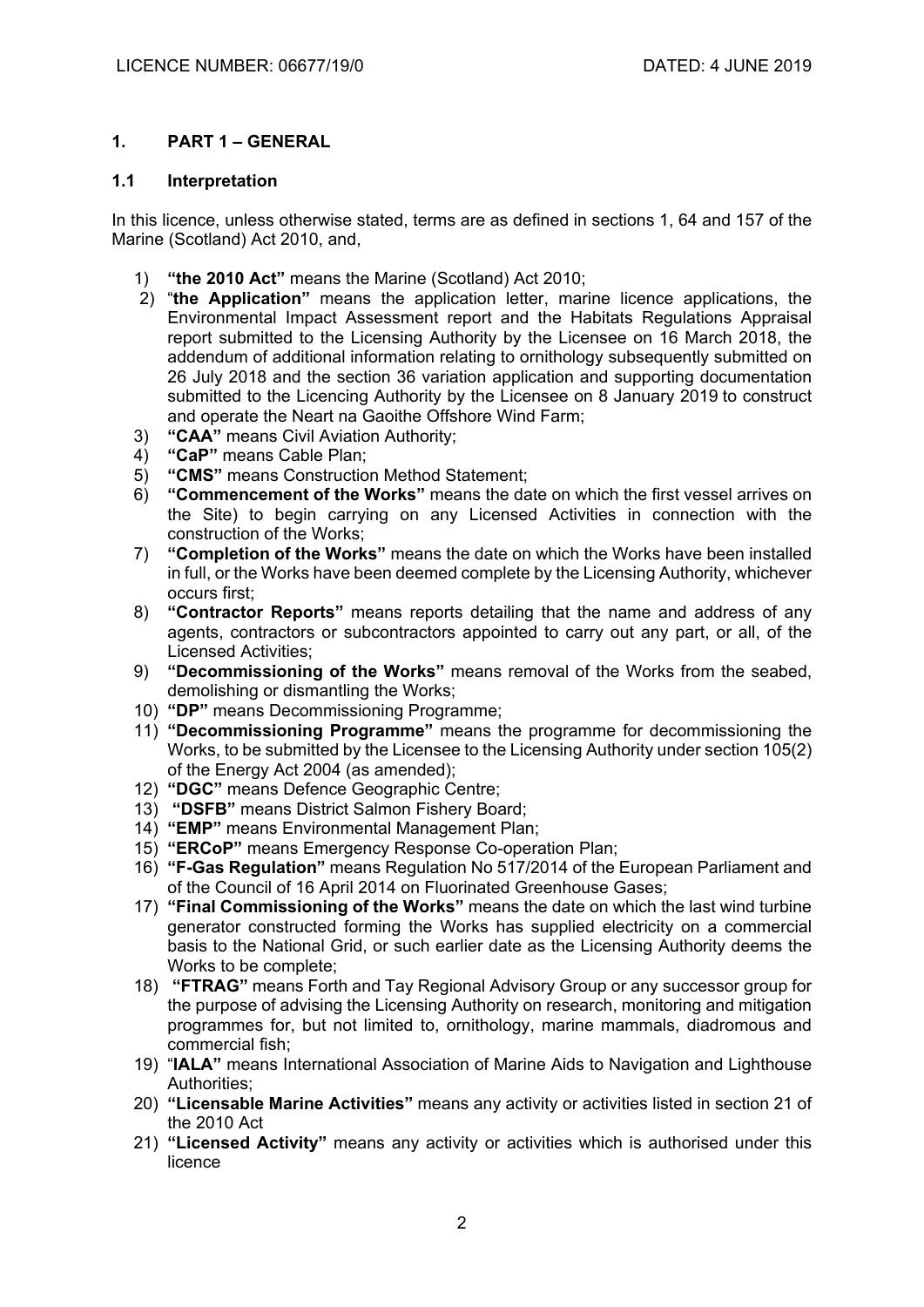- 22) **"the Licensee"** means Neart na Gaoithe Offshore Wind Limited having its registered office at Atria One 144 Morrison Street, Edinburgh, EH3 8EX and registered in Scotland having its registered company number as SC356223;
- 23) **"LMP"** means Lighting and Marking Plan;
- 24) **"MCA"** means Maritime and Coastguard Agency;
- 25) **"MHWS"** means mean high water springs;
- 26) **"MMO"** means Marine Mammal Observer;
- 27) **"MOD"** means Ministry of Defence;
- 28) **"NLB"** means Northern Lighthouse Board;
- 29) **"NSP"** means Navigational Safety Plan;
- 30) **"Noise Registry"** means the marine noise registry developed by the Department for Environment, Food and Rural Affairs ("DEFRA") and the Joint Nature Conservation Committee ("JNCC") to record human activities in UK seas that produce loud low to medium frequency (10Hz-10kHz) impulsive noise;
- 31) **"OCNS list"** means the definitive ranked list of registered products held by the Offshore Chemical Notification Scheme, as assessed for use by the offshore oil and gas industry under the Offshore Chemicals Regulations 2002 (as amended);
- 32) **"OMP"** means Operation and Maintenance Programme;
- 33) **"OSPAR"** means the Convention for the Protection of the Marine Environment of the North-East Atlantic;
- 34) **"PEMP"** means Project Environmental Monitoring Programme;
- 35) **"PS"** means Piling Strategy;
- 36) **"RSPB Scotland"** means Royal Society for the Protection of Birds Scotland;
- 37) **"RTC"** means River Tweed Commission;
- 38) **"SEPA"** means the Scottish Environment Protection Agency;
- 39) **"SFF"** means Scottish Fishermen's Federation;
- 40) "**SNH**" means Scottish Natural Heritage;
- 41) **"the Site"** means the total area extending to 105km2 as shown delineated in red in Figure 1 in Part 4 of this licence;
- 42) **"the Works"** means the Neart na Gaoithe Offshore Wind Farm as described in Part 2 of this licence or any part thereof;
- 43) **"TAR"** means Transportation Audit Report;
- 44) **"UKHO"** means United Kingdom Hydrographic Office;
- 45) **"Vessel Reports"** means reports detailing the operators, vessels and vehicles engaging in the Licensed Activities;
- 46) **"VMP"** means the Vessel Management Plan;
- 47) "**WDC"** means Whale and Dolphin Conservation; and
- 48) "**WTG"** means Wind Turbine Generators.

All geographical co-ordinates contained within this licence are in latitude and longitude format World Geodetic System 84.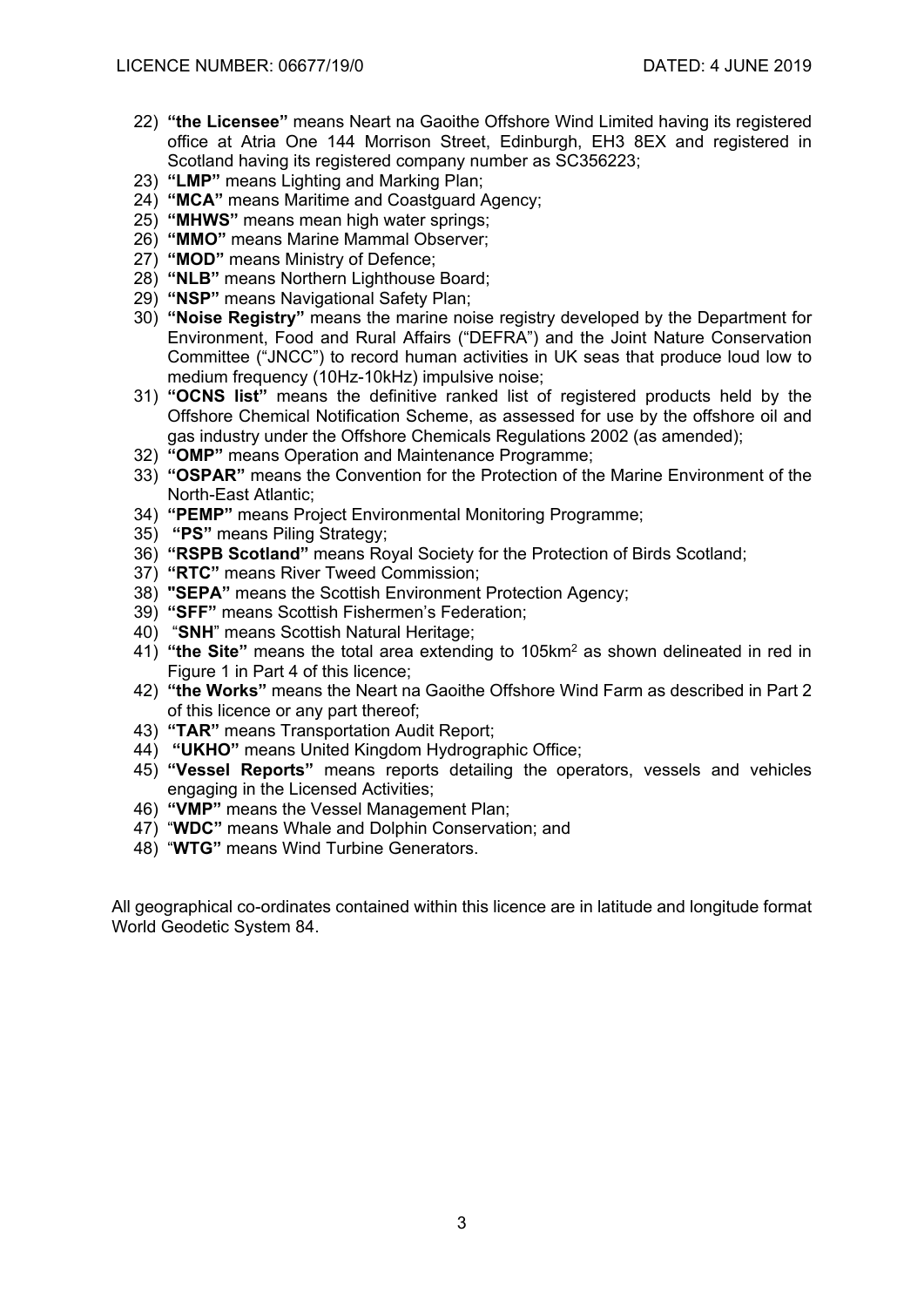### **1.2 Contacts**

All correspondence or communications relating to this licence should be addressed to:

Marine Scotland Licensing Operations Team Marine Laboratory 375 Victoria Road Aberdeen AB11 9DB

Email: MS.MarineRenewables@gov.scot

## **1.3 Other authorisations and consents**

The Licensee is deemed to have satisfied itself that there are no barriers or restrictions, legal or otherwise, to the carrying on of the Licensed Activities in connection with the Works. The issuing of this licence does not absolve the Licensee from obtaining such other authorisations and consents, which may be required under statute.

## **1.4 Variation, suspension, revocation and transfer**

Under section 30(1) of Marine (Scotland) Act 2010 ("the 2010 Act") the Licensing Authority may by notice vary, suspend or revoke this licence, if it appears to the Licensing Authority that there has been a breach of any of its provisions or for any such other reason that appears to be relevant to the Licensing Authority under section 30(2) or (3) of the 2010 Act.

Under section 30(7) of the 2010 Act, on an application made by a licensee, the Licensing Authority may vary a licence if satisfied that the variation being applied for is not material.

Under section 30(8) of the 2010 Act, on an application made by the Licensee, the Licensing Authority may transfer this licence from the Licensee to another person.

Under the 2010 Act variations, suspensions, revocations and transfers of licences are subject to the procedures set out in section 31 of the 2010 Act.

### **1.5 Breach of requirement for, or conditions of, licence**

Under section 39 of the 2010 Act, it is an offence to carry on a licensable marine activity without a marine licence and it is also an offence to fail to comply with any condition of a marine licence.

### **1.6 Defences: actions taken in an emergency**

Under section 40 of the 2010 Act, it is a defence for a person charged with an offence under section 39(1) of the 2010 Act in relation to any activity to prove that:

- (a) the activity was carried out for the purpose of saving life, or for the purpose of securing the safety of a vessel, aircraft or marine structure, and
- (b) that the person took steps within a reasonable time to inform the Licensing Authority of the matters set out in section 40(2) of the 2010 Act.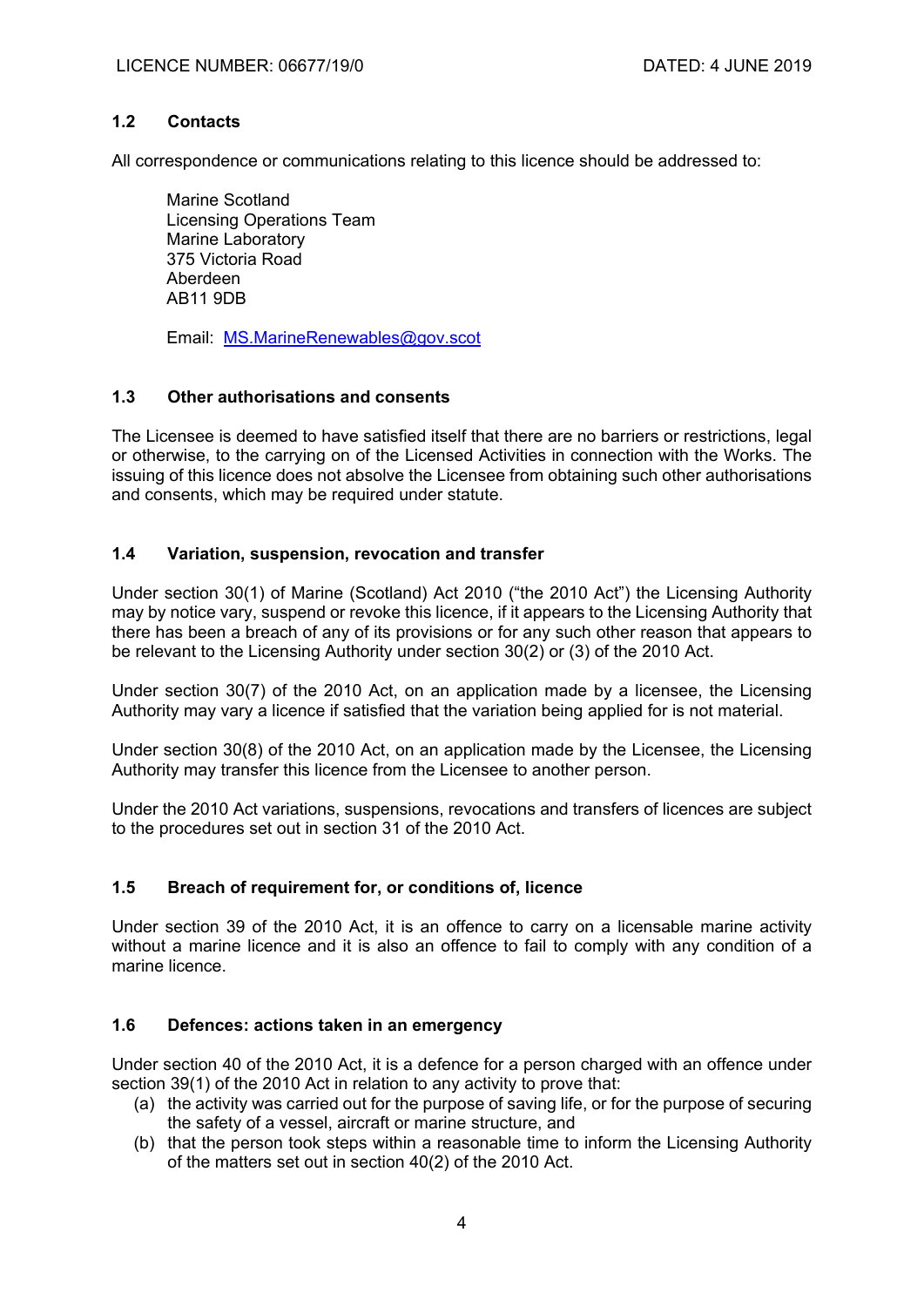## **1.7 Offences relating to information**

Under section 42 of the 2010 Act, it is an offence for a person to make a statement which is false or misleading in a material way, knowing the statement to be false or misleading or being reckless as to whether the statement is false or misleading, or to intentionally fail to disclose any material information for the purpose of procuring the issue, variation or transfer of a marine licence or for the purpose of complying with, or purporting to comply with, any obligation imposed by either Part 4 of the 2010 Act or the provisions of this licence.

## **1.8 Appeals**

Under Regulation 3(1) of the Marine Licensing Appeals (Scotland) Regulations 2011 a person who has applied for a marine licence may by summary application appeal to the sheriff of any sheriffdom against a decision taken by the Licensing Authority under section 29(1) of the 2010 Act.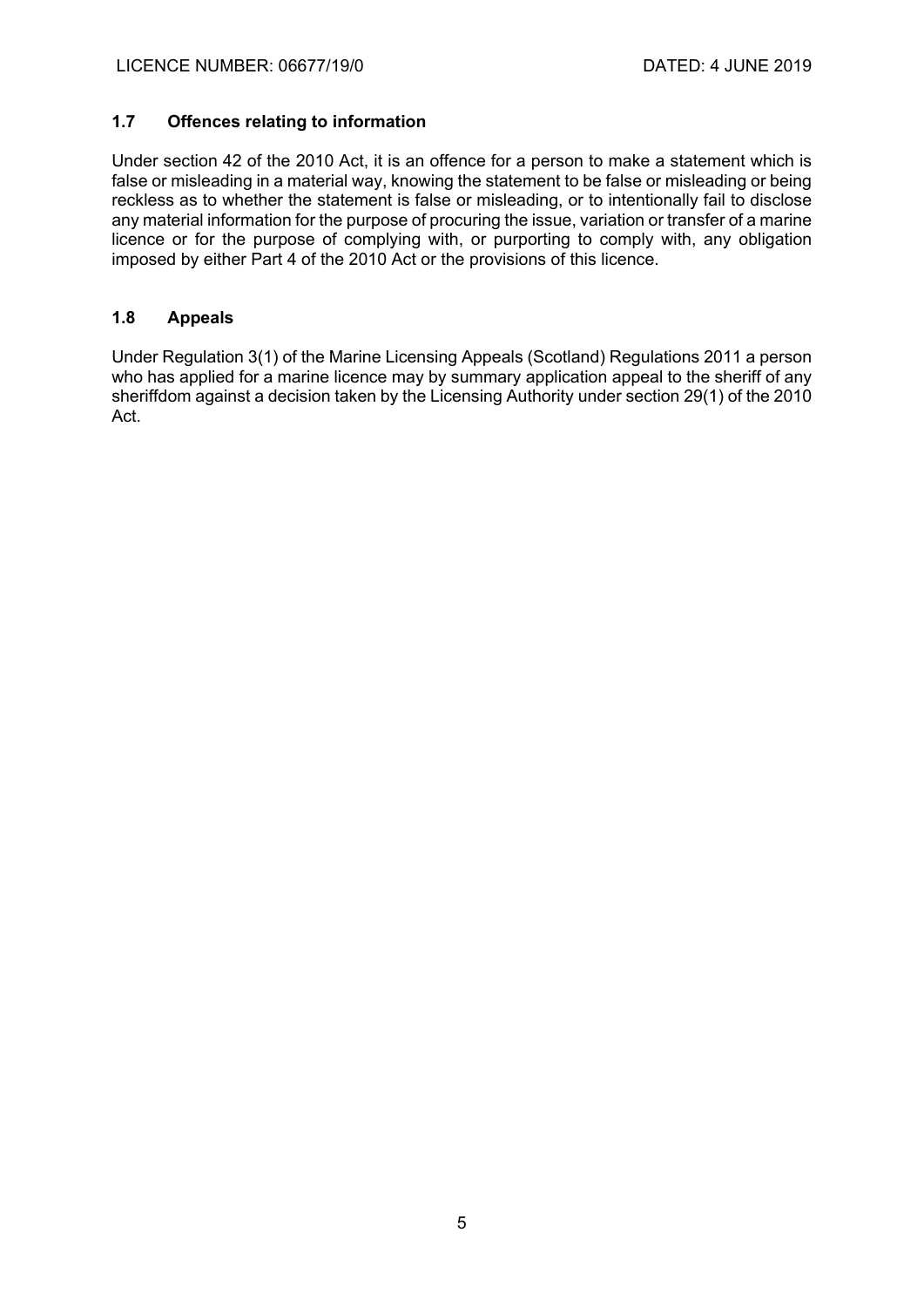#### **2. PART 2 – THE WORKS**

#### **2.1 Description of the Works**

An offshore energy generating station at the Site, located in the outer Firth of Forth, approximately 15.5km east of Fife Ness as shown in Figure 1 comprised of:

- 1. No more than 54, three-bladed horizontal axis Wind Turbine Generators ("WTG"), comprised of fiberglass and steel, each with:
	- a. a maximum rotor tip height of 208m (measured from LAT);
	- b. a maximum rotor diameter of 167m;
	- c. a maximum hub height of 126m (measured from LAT);
	- d. a minimum blade tip clearance of 36m (measured from LAT);
	- e. blade width of up to 5.5m; and
	- f. a minimum spacing of 800m.
- 2. No more than 54 jacket foundations and ancillary equipment.
- 3. No more than 140km of inter-array cabling.
- 4. A meteorological mast.
- 5. Scour and cable protection.

All as described in the Application.

#### **2.2 Location of the Works**

The Works are located at the Site being the area bounded by joining the following points:

| 56° 15.271' N 002° 09.898' W | 56° 12.721′ N 002° 09.255′ W |
|------------------------------|------------------------------|
| 56° 12 752' N 002° 13 998' W | 56° 12.766' N 002° 16.293' W |
| 56° 15.479' N 002° 19.628' W | 56° 15.827' N 002° 20.055' W |
| 56° 17.430' N 002° 20.232' W | 56° 19.752′ N 002° 17.826′ W |
| 56° 20 312' N 002° 16 518' W | 56° 20.171' N 002° 14.910' W |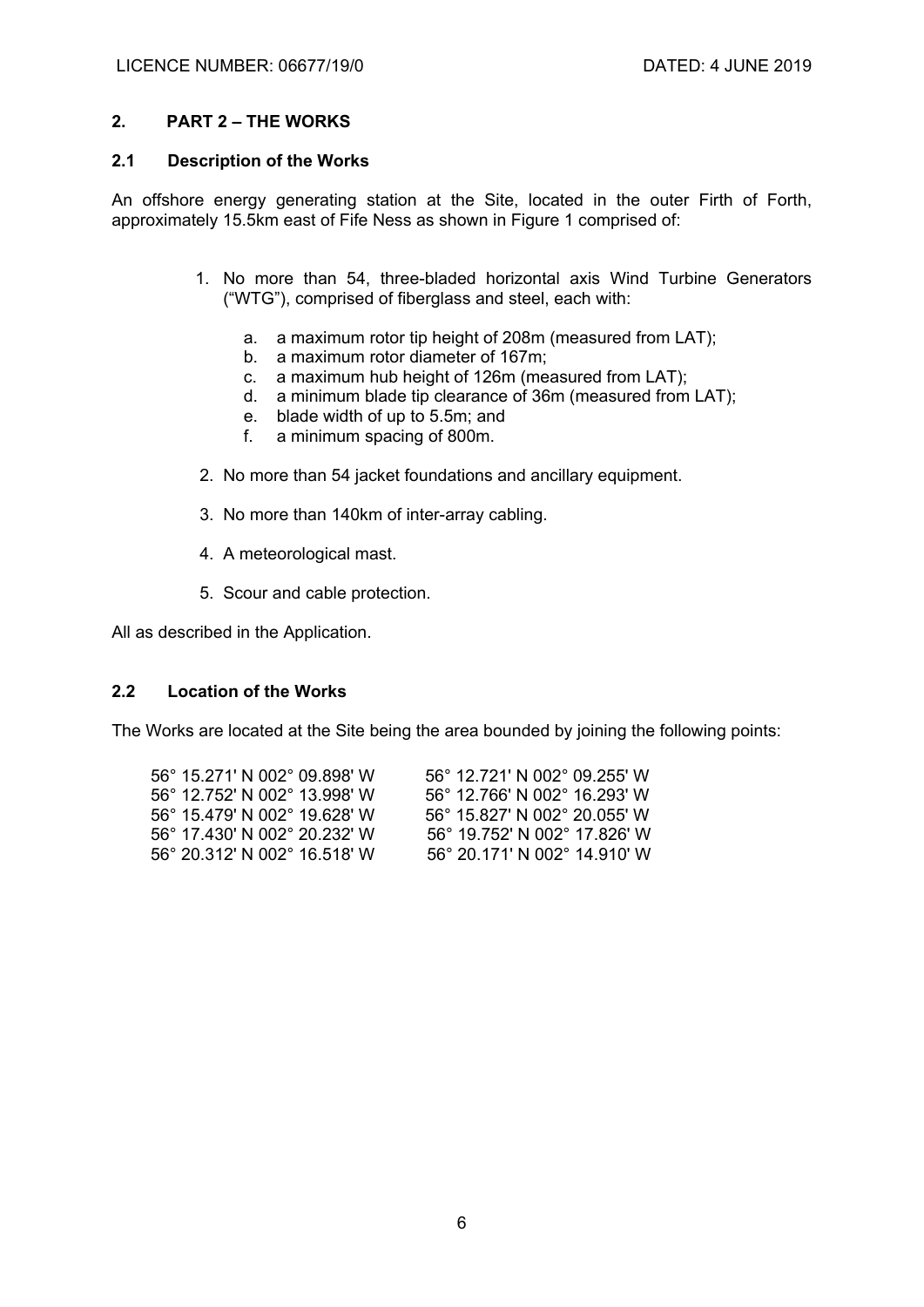# **2.3 Substances and Objects**

This licence authorises the deposit of the undernoted substances and objects required in connection with the Works, subject to the maximum amounts as specified below:

## **PERMANENT DEPOSITS**

Quantities detailed below are indicative only.

| Steel/Iron                                                                                                                                                                 | 120,000 tonnes                  |
|----------------------------------------------------------------------------------------------------------------------------------------------------------------------------|---------------------------------|
| Silt                                                                                                                                                                       | $90,000m^3$                     |
| Sand                                                                                                                                                                       | $90,000m^3$                     |
| Stone/Rock/Gravel (quantity includes the 197,635m <sup>3</sup><br>total scour protection for the array cables<br>and jacket legs, made up of stone or rock or<br>concrete) |                                 |
| Cable, inter-array<br>Grout                                                                                                                                                | 140,000m (140km)<br>$13,000m^3$ |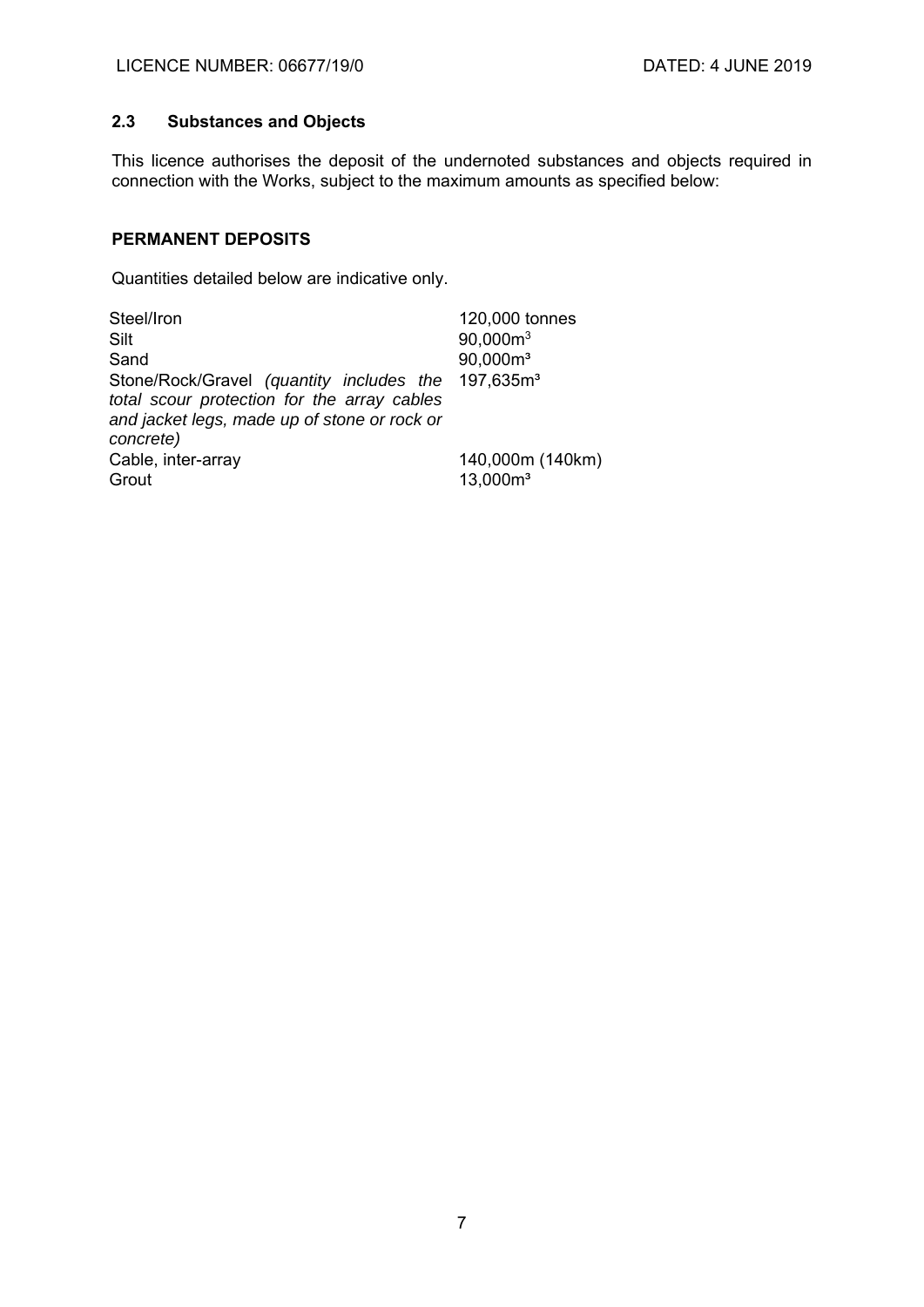## **3. PART 3 – CONDITIONS**

### **3.1 General Conditions**

### **3.1.1 Compliance with the Application and approved plans**

The Licensee must at all times construct, operate and maintain the Works in accordance with this licence, the Application, the section 36 consent and the plans and programmes approved by the Licensing Authority.

**Reason:** *To ensure compliance with the marine licence, the Application and the approved plans and programmes.* 

## **3.1.2 Licence conditions binding other parties**

All conditions attached to this licence bind any person who for the time being owns, occupies or enjoys any use of the Works for which this licence has been granted in relation to those Licensed Activities authorised under item 5 in section 21(1) of the 2010 Act whether or not this licence has been transferred to that person.

**Reason:** *To safeguard the obligations of the licence, in accordance with s.29(5) of the 2010 Act.*

## **3.1.3 Vessels, vehicles, agents, contractors and sub-contractors**

The Licensee must ensure that at least five days prior to its engagement in the Licensed Activities, the name and function of any vessel, agent, contractor or subcontractor appointed to engage in the Works and, where applicable, the master's name, vessel type, vessel IMO number and vessel owner or operating company are fully detailed in the Vessel Report. The Licensee must make the Vessel Reports and the Contractor Reports available on the Neart na Gaoithe Offshore Wind Limited webpage: https://nngoffshorewind.com/.

Any changes to the supplied details must be uploaded to the Vessel Report and the Contractor Report and the Licensing Authority must be notified, in writing, prior to any vessel, agent, contractor or sub-contractor which has not yet been notified to the Licensing Authority engaging in the Licensed Activities.

Only those vessels, agents, contractors or sub-contractors detailed in the Vessel Report are permitted to carry out any part of the Works.

The Licensee must satisfy itself that any masters of vessels or vehicle operators, agents, contractors or sub-contractors are aware of the extent of the Licensed Activities and the conditions of this licence.

All masters of vessels or vehicle operators, agents, contractors and sub-contractors permitted to engage in the Works must abide by the conditions of this licence.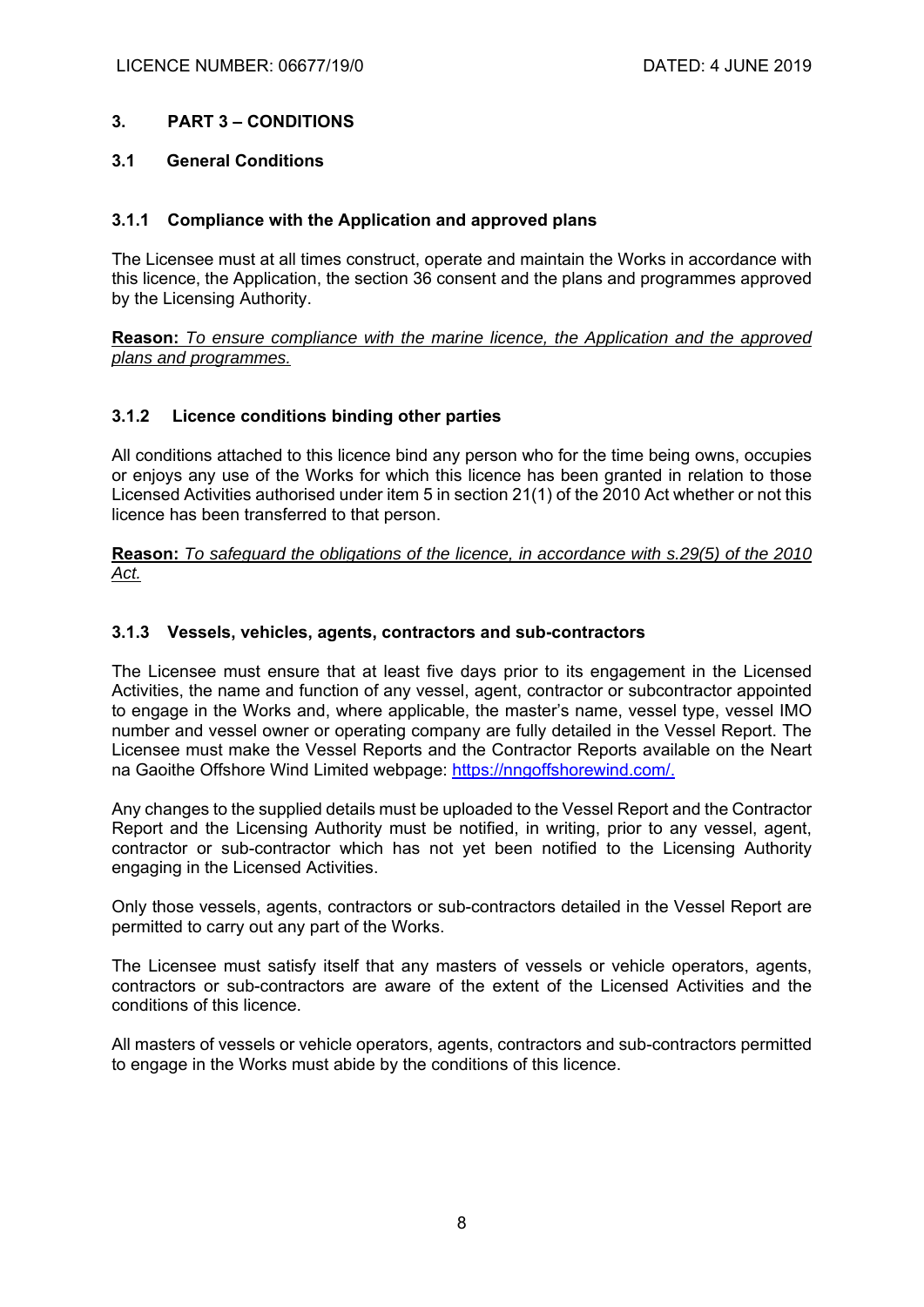The Licensee must give a copy of this licence, and any subsequent variations made to this licence in accordance with section 30 of the 2010 Act, to the masters of any vessels, vehicle operators, agents, contractors or sub-contractors permitted to engage in the Works and must ensure that the licence and any such variations are read and understood by those persons.

**Reason:** *To ensure all parties involved in the Works are aware of the licence and its conditions to reduce the risk of a breach of the licence, in accordance with s.39(1)(b) of the 2010 Act.* 

## **3.1.4 Force Majeure**

Should the Licensee or any of its agents, contractors or sub-contractors, by any reason of *force majeure* deposit anywhere in the marine environment any substance or object, then the Licensee must notify the Licensing Authority of the full details of the circumstances of the deposit within 48 hours of the incident occurring (failing which as soon as reasonably practicable after that period of 48 hours has elapsed).

*Force majeure* may be deemed to apply when, due to stress of weather or any other cause, the master of a vessel or vehicle operator determines that it is necessary to deposit the substance or object other than at the Site because the safety of human life or, as the case may be, the vessel, vehicle or marine structure is threatened. Under Annex II, Article 7 of the OSPAR, the Licensing Authority is obliged to immediately report force majeure incidents to the OSPAR Commission.

**Reason:** *To provide a defence for the Master to protect himself and his crew in bad weather conditions, in accordance with s.40 of the 2010 Act.* 

# **3.1.5 Material alterations to the licence application**

If, after the granting of the licence, any information upon which the granting of this licence was based has altered in any material respect, the Licensee must notify the Licensing Authority of this fact in writing as soon as is practicable.

**Reason:** *To ensure that the Works are carried out in accordance with the Application documentation, in accordance with s.29(2)(a) of the 2010 Act.*

### **3.1.6 Submission of plans and specification of studies and surveys to the Licensing Authority**

The Licensee must submit plans and the details and specifications of all studies and surveys that are required to be undertaken under this licence in relation to the Works, in writing, to the Licensing Authority for its written approval. Commencement of the studies or surveys and implementation of plans must not occur until the Licensing Authority has given its written approval to the Licensee.

Plans or the specification of studies and surveys prepared pursuant to another consent or licence relating to the Works by the Licensee or by a third party may also be used to satisfy the requirements of this licence.

**Reason:** *To ensure that the Licensing Authority is kept informed of the progress of the Works, in accordance with s.29(3)(c) of the 2010 Act.*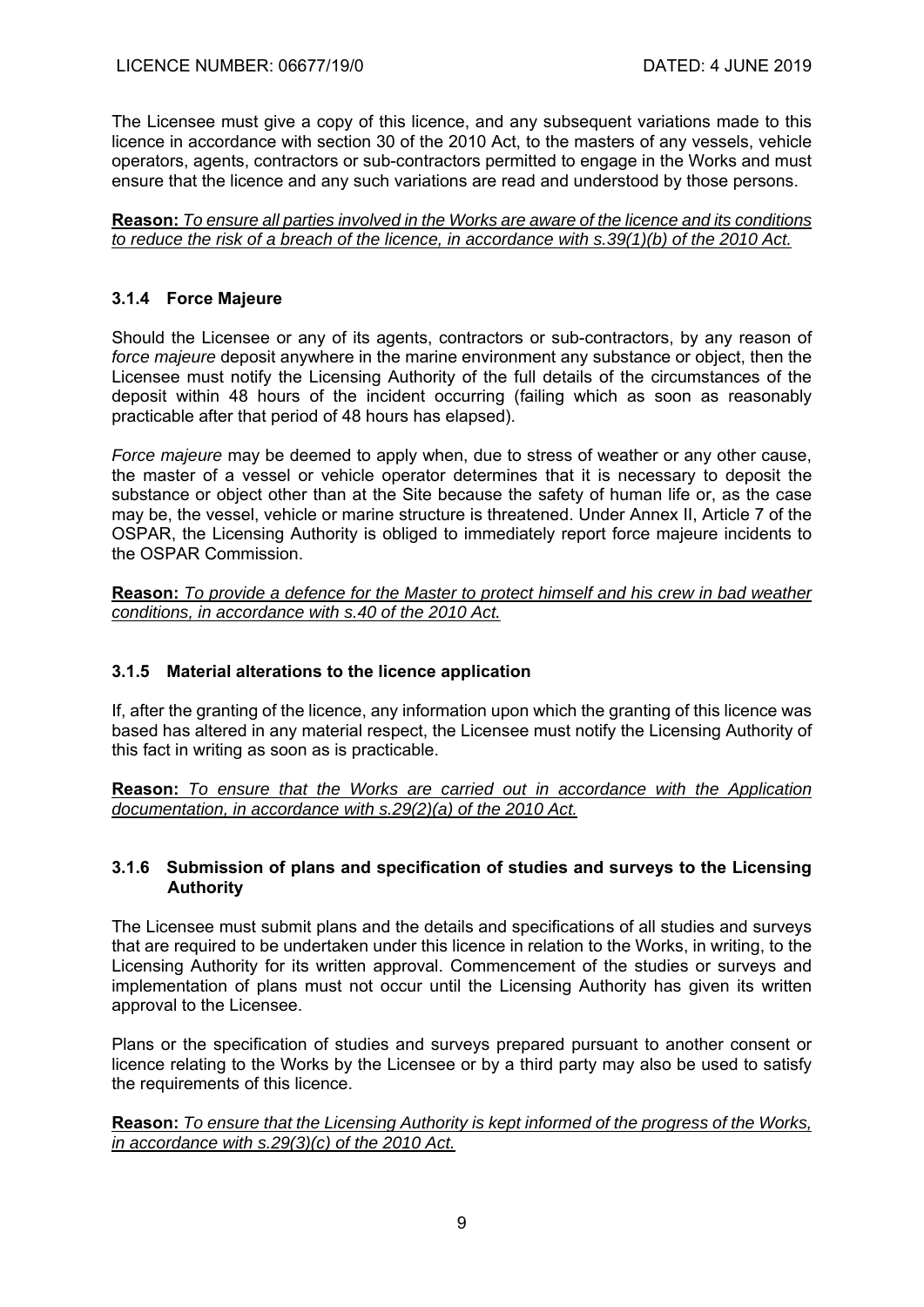## **3.1.7 Submission of reports and notifications to the Licensing Authority**

The Licensee must submit all reports and notifications to the Licensing Authority, in writing, as are required under this licence within the time periods specified in this licence. Where it would appear to the Licensee that there may be a delay in the submission of the reports or notifications to the Licensing Authority, then the Licensee must advise the Licensing Authority of this fact as soon as is practicable and no later than the time by which those reports or notifications ought to have been submitted to the Licensing Authority under the terms of this licence.

The reports must include executive summaries, assessments and conclusions and any data will, subject to any rules permitting non-disclosure, be made publically available by the Licensing Authority or by any such party appointed at its discretion.

Reports prepared pursuant to another consent or licence relating to the Works by the Licensee or by a third party may also be used to satisfy the requirements of this licence.

Such reports will include, but not be limited to a Transportation Audit Report ("TAR"), the Noise Registry, Marine Mammal Observer ("MMO") records and all appropriate reports as stipulated with the Project Environmental Monitoring Programme ("PEMP").

**Reason:** *To ensure that all reports and notifications are submitted within a reasonable timescale after the licence is granted, in accordance with s.29(3)(c) of the 2010 Act.* 

### **3.1.8 Chemical usage**

The Licensee must seek prior written approval from the Licensing Authority for any chemicals in an open system which are to be utilised in the construction, operation and maintenance of the Works. Requests for approval must be submitted in writing to the Licensing Authority no later than one month prior to its intended use or such other period as agreed by the Licensing Authority. The Licensee must ensure that no chemicals are used in an open system without the prior written approval of the Licensing Authority.

If the proposed chemical is on the OCNS list, the approval request must include the chemical name, volume or quantity to be used, the OCNS list grouping or rank and the proposed frequency of use.

If the proposed chemical is not on the OCNS list, the approval request must include details of chemical to be used, including safety data sheet, depth and current at the Site, quantities or volumes and the proposed frequency of use.

The Licensee must notify the Licensing Authority of the types of chemicals to be used in a closed containment system prior to use.

The Licensee should take all practicable steps to avoid leakages from a closed containment system into the Scottish marine area. Any such leakages must be reported to the Licensing Authority as soon as practicable.

**Reason:** *To minimise the environmental impact in the event of a release through the use of authorised chemicals in the interest of protecting the environment, in accordance with s.29(2)(b) of the 2010 Act.*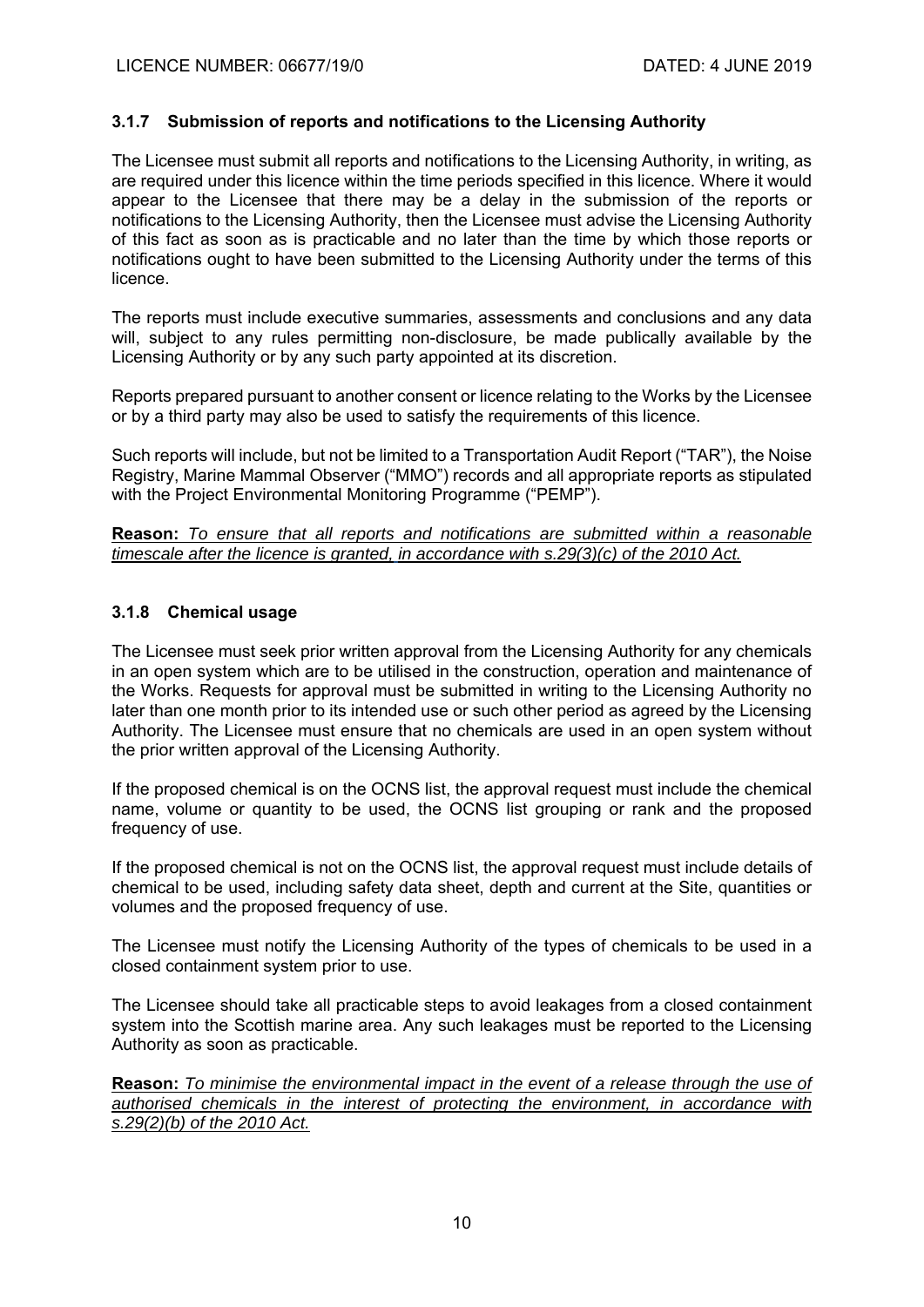#### **3.1.9 Fluorinated greenhouse gases**

The Licensee must ensure that all equipment to be utilised in the Works which contains fluorinated greenhouse gases (hydrofluorocarbons, perfluorocarbons, sulphur hexafluoride and other greenhouse gases that contain fluorine, listed in Annex I of Regulation No 517/2014 of the European Parliament and of the Council of 16 April 2014 on Fluorinated Greenhouse Gases ("F-Gas Regulation") or mixtures containing any of those substances) must take precautions to prevent the unintentional release ('leakage') of those gases. The Licensee must take all measures which are technically and economically feasible to minimise leakage of fluorinated greenhouse gases.

Where leakage of fluorinated greenhouse gases is detected, the Licensee must ensure that the equipment is repaired without undue delay.

The Licensee must ensure that all equipment to be utilised in the Works that contains fluorinated greenhouse gases in quantities of 5 tonnes of  $CO<sub>2</sub>$  equivalent or more and not contained in foams is checked for leakage in accordance with Article 4 of the F-Gas Regulation. Records of these checks must be kept in accordance with Article 6 of the F-Gas Regulation. These records must be submitted to the Licensing Authority annually and immediately in the event of discovery of leakage.

Where the equipment is subject to checks for leakage under Article 4(1) of the F-Gas Regulation and leakage in the equipment has been repaired, the Licensee must ensure that the equipment is checked by a suitably certified person within one calendar month after the repair to verify that the repair has been effective. In such event, the Licensing Authority must be informed of the date of discovery, date of repair and date of inspection.

**Reason**: *To ensure compliance of the Works with the F-Gas Regulation and the Fluorinated Greenhouse Gases Regulations 2015, in accordance with s.29(2)(b) of the 2010 Act.* 

### **3.1.10 Environmental protection**

The Licensee must ensure that all reasonable, appropriate and practicable steps are taken at all times to avoid or minimise any damage to the Scottish marine area caused as a result of the undertaking of the Licensed Activities.

The Licensee must ensure that all personnel adhere to the Scottish Marine Wildlife Watching Code where appropriate during all construction, operation and maintenance activities authorised under this licence.

The Licensee must ensure that any debris or waste material placed below mean high water springs ("MHWS") level during the construction of the Works is removed from the Site, unless agreed otherwise by the Licensing Authority, as soon as is reasonably practicable, for disposal at a location above the MHWS level, approved by Scottish Environment Protection Agency ("SEPA") or such other relevant authority if disposal is to take place outwith Scotland.

The Licensee must ensure that, where practicable, all substances and objects deposited during the Works are inert (or appropriately coated or protected so as to be rendered inert) and do not contain toxic elements which may be harmful to the marine environment, the living resources which it supports or human health.

The Licensee must ensure that the risk of transferring marine non-native species to and from the Site is kept to a minimum by ensuring appropriate bio-fouling management practices are implemented during the construction, operation and maintenance of the Works.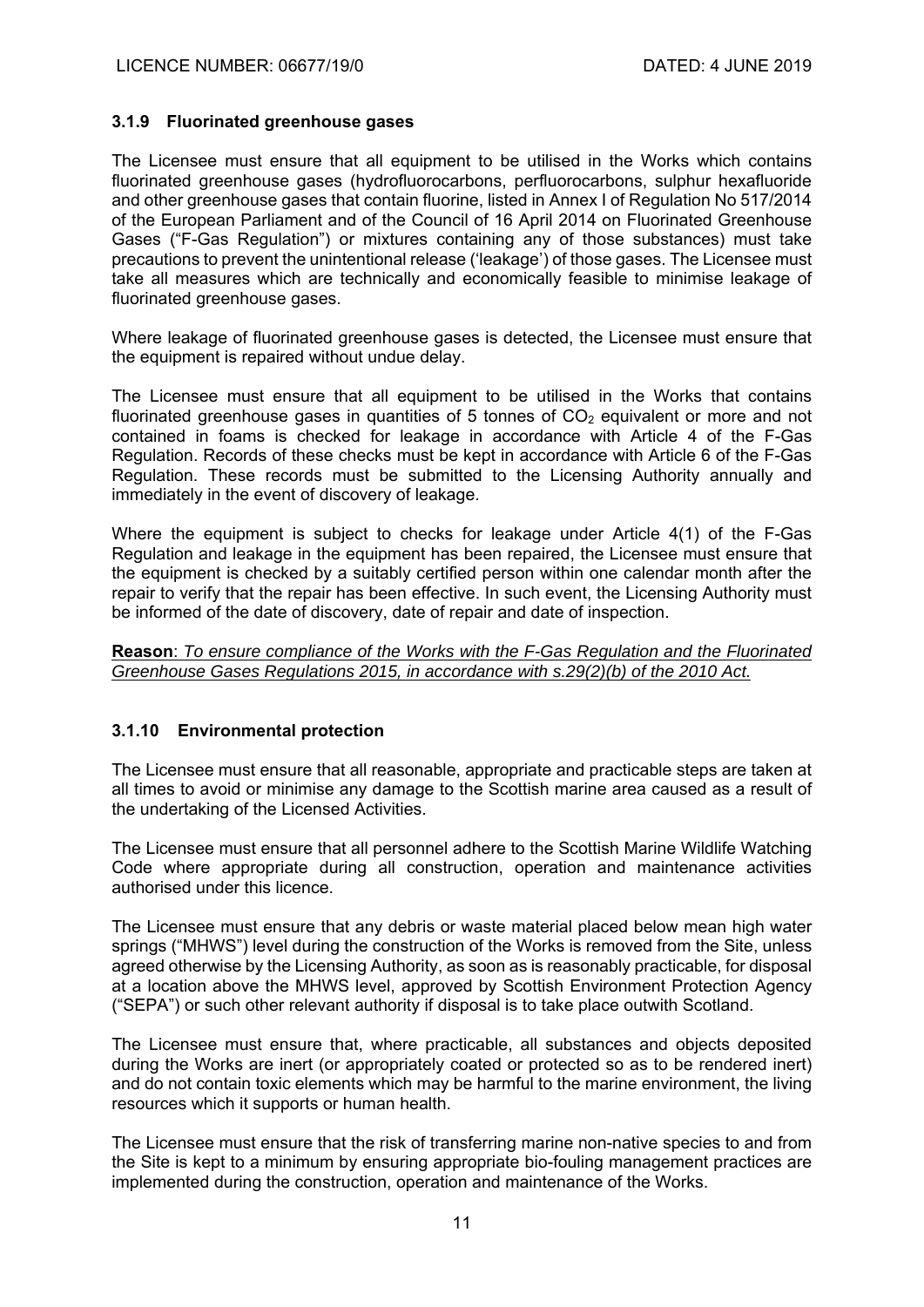The Licensee must ensure that if oil based drilling muds are utilised they must be contained within a zero discharge system. Any drill cuttings associated with the use of water-based drilling muds situated within the Site need not be removed from the seabed.

**Reason:** *To ensure environmental impacts are minimised, in accordance with s.29(2)(b) of the 2010 Act.*

## **3.1.11 Availability of the licence for inspection**

The Licensee must ensure that copies of this licence and any subsequent amendments or variations are available for inspection at any reasonable time by any person authorised by the Licensing Authority at:

- a. the premises of the Licensee;
- b. the premises of any agent, contractor or sub-contractor acting on behalf of the Licensee;
- c. any onshore premises directly associated with the Works; and
- d. aboard any vessels permitted to engage in the Works.

**Reason:** *To ensure the licence is available for the purpose of inspection, in accordance with s.29(2)(b) of the 2010 Act.*

### **3.1.12 Inspection of the Works**

Any persons authorised by the Licensing Authority must be permitted to inspect the Works. The Licensee must, as far as reasonably practicable, on being given reasonable notice by the Licensing Authority (of at least 72 hours), provide transportation to and from the Site for any persons authorised by the Licensing Authority to inspect the Works.

**Reason:** *To ensure access to the Works for the purpose of inspection, in accordance with s.29(2)(b) of the 2010 Act.* 

### **3.1.13 Emergencies**

If governmental assistance is required (including UK governmental assistance or the assistance of any UK devolved government) to deal with any emergency arising from:

- a. the failure to mark and light the Works as required by this licence;
- b. the maintenance of the Works; or
- c. the drifting or wreck of the Works,

to include the broadcast of navigational warnings, then the Licensee is liable for any expenses incurred in securing such assistance.

**Reason:** *To ensure Licensee is aware of financial liabilities, in accordance with s.29(2)(b) of the 2010 Act.*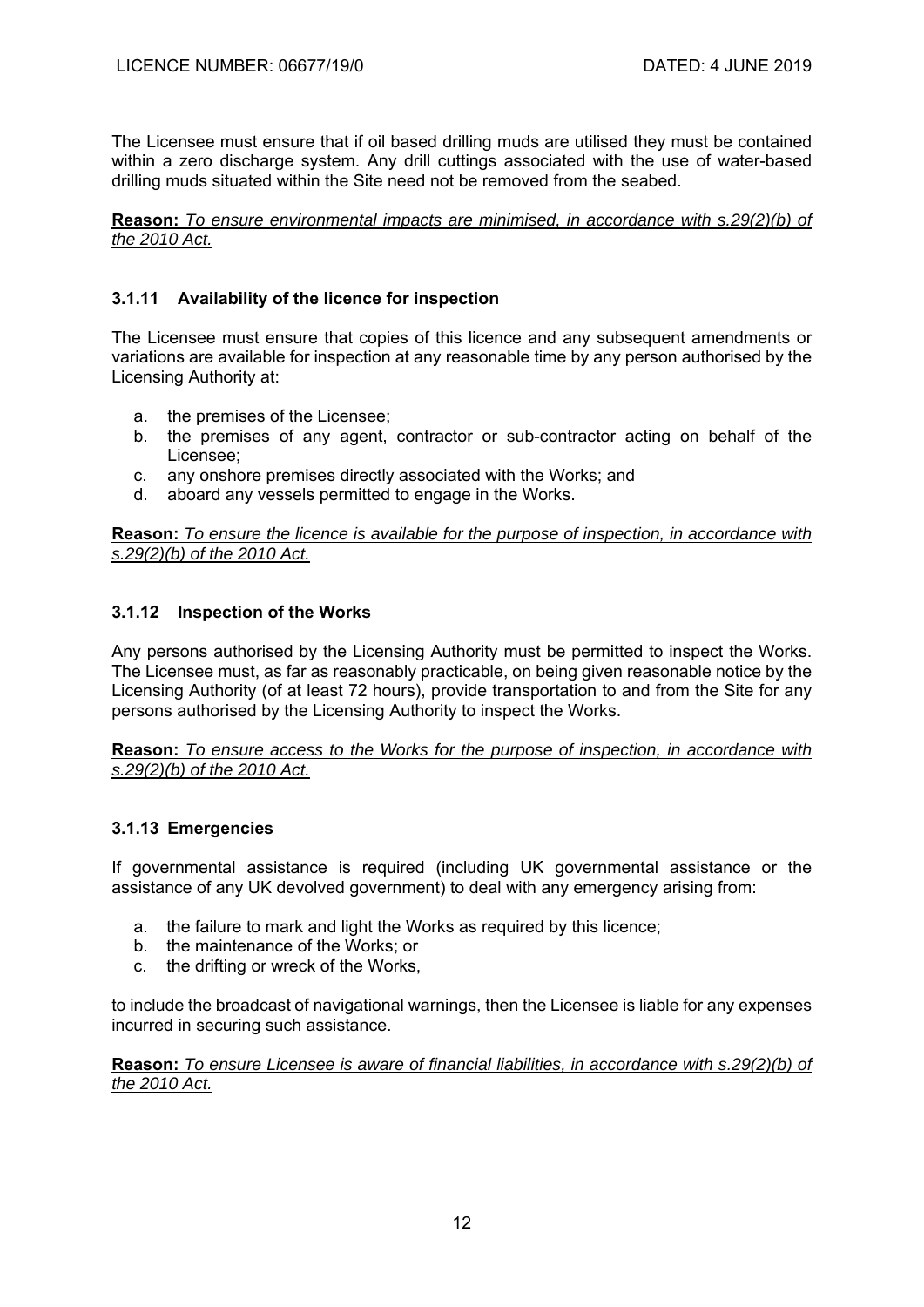### **3.1.14 Earlier marine licence**

Should the Licensee proceed to undertake the Works under the authority of this licence, all Works authorised under the previous marine licence in favour of Neart na Gaoithe Offshore Wind Limited, dated 10 October 2014 (licence number 04579/14/0) are not permitted.

*Reason: To ensure Licensed Activities are in accordance with the environmental assessments and application, in accordance with s.29(2)(b) of the 2010 Act.*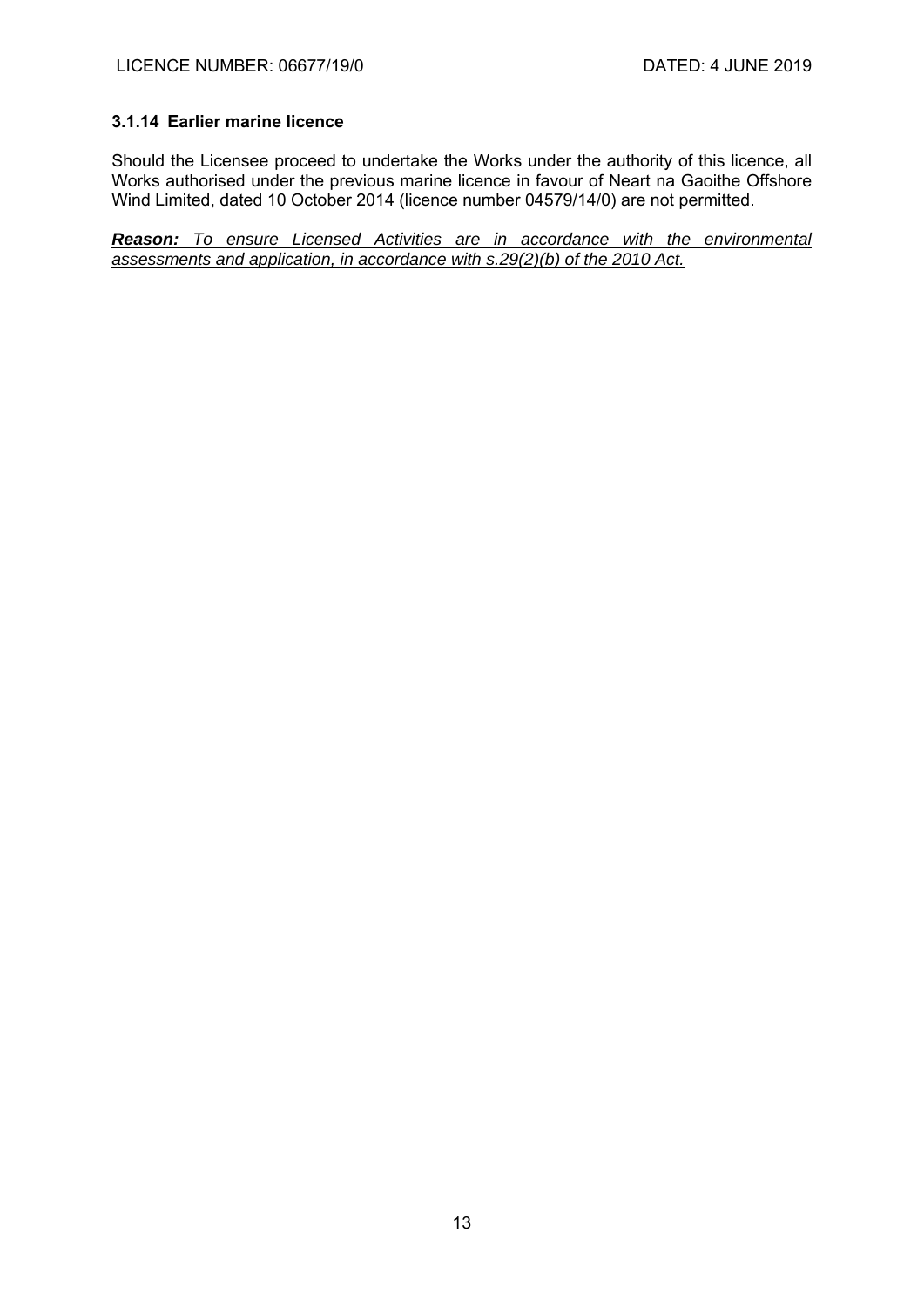## **3.2 Conditions specific to the Works**

### **3.2.1 Conditions applicable to all phases of the Works**

## **3.2.1.1 Incident Reporting**

In the event of any breach of health and safety or environmental obligations relating to the Works during the period of this Licence, the Licensee must provide written notification of the nature and timing of the incident to the Licensing Authority within 24 hours of the incident occurring. Confirmation of remedial measures taken and/or to be taken to rectify the breach must be provided, in writing, to the Licensing Authority within a period of time to be agreed by the Licensing Authority.

**Reason:** *To keep the Licensing Authority informed of any such incidents which may be in the public interest, in accordance with s.29(3)(c) of 2010 Act.*

## **3.2.1.2 Bunding and storage facilities**

The Licensee must ensure suitable bunding and storage facilities are employed to prevent the release of fuel oils and lubricating fluids associated with the Works and associated equipment into the marine environment.

**Reason:** *To ensure pollution prevention is undertaken, in accordance with s.29(2)(b) of the 2010 Act*.

# **3.2.1.3 Decommissioning**

There must be no Commencement of the Works unless a Decommissioning Programme ("DP") has been submitted to and approved in writing by the Licensing Authority. The DP must outline measures for the decommissioning of the Works, restoration of the sea bed and will include without limitation, proposals for the removal of the Works, the management and timing of the works and, environmental management provisions.

The Works must be decommissioned in accordance with the approved DP, unless otherwise agreed in writing in advance with the Licensing Authority.

This licence does not permit the Decommissioning of the Works, for which a separate marine licence is required.

*Reason: To ensure that decommissioning is carried out according to the approved Decommissioning Programme under an appropriate licence, in accordance with s.29(3)(d) of the 2010 Act*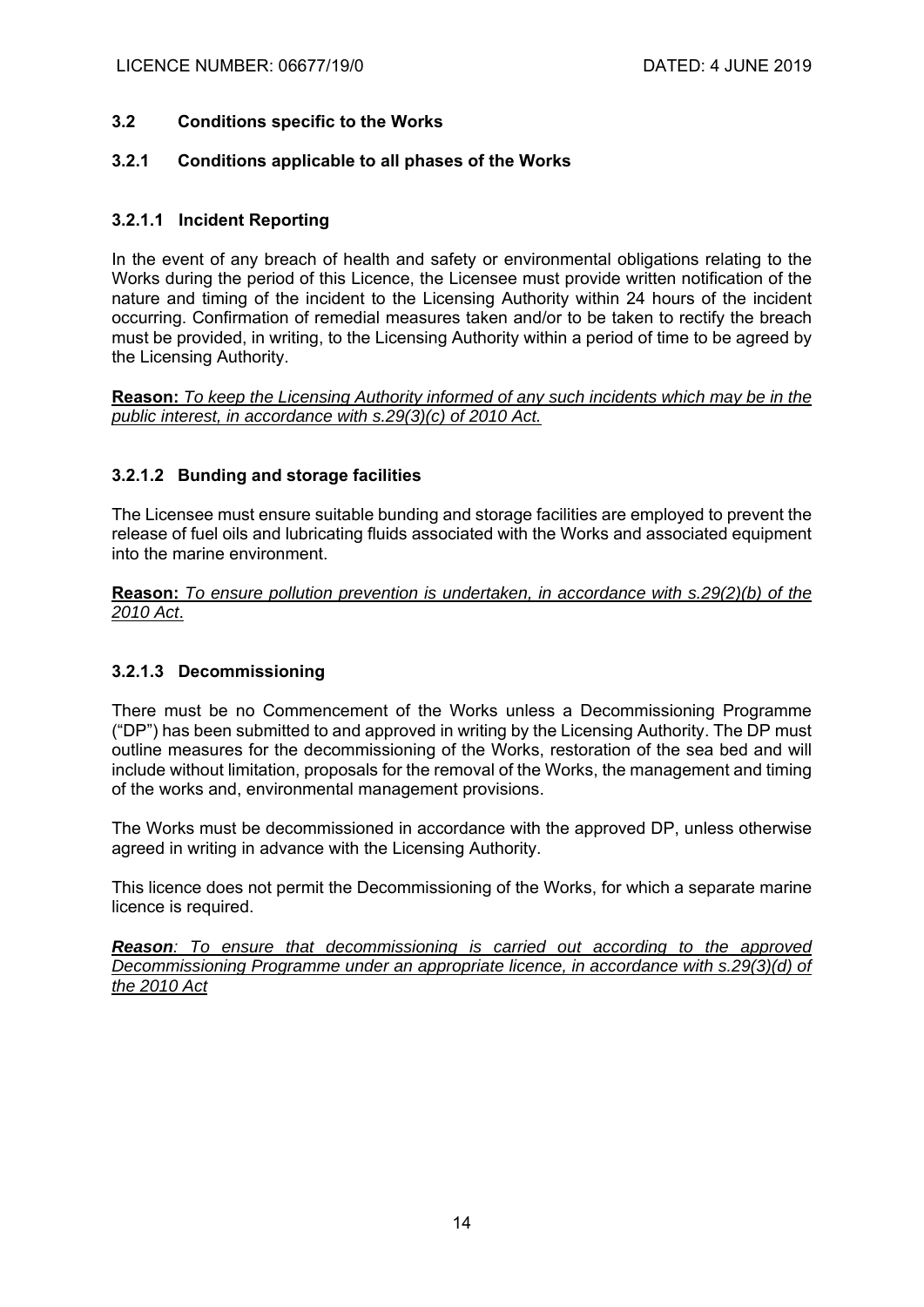### **3.2.2 Prior to the Commencement of the Works**

#### **3.2.2.1 Commencement date of the Works**

The Licensee must, prior to and no less than one calendar month before the Commencement of the Works, notify the Licensing Authority, in writing, of the Commencement of the Works authorised under this licence.

**Reason:** *To inform the Licensing Authority of the commencement date of the Works, in accordance with s.29(3)(c) of the 2010 Act.* 

### **3.2.2.2 Charting requirements**

The Licensee must, prior to the Commencement of the Works, provide the positions and maximum heights of any WTG and construction equipment to the United Kingdom Hydrographic Office ("UKHO"), for nautical charting purposes, and to the Defence Geographic Centre ("DGC"), for aviation purposes.

*Reason: To reduce the navigational risk to other legitimate users of the sea, in accordance with s.29(2)(b) of the 2010 Act.* 

### **3.2.2.3 Monitoring of Marine Mammals**

Prior to the Commencement of the Works, the Licensee must appoint an MMO. When appointed, the MMO must, as a minimum, maintain a record of any sightings of marine mammals and maintain a record of the action taken to avoid any disturbance being caused to marine mammals during noisy activities. The Licensee must provide the Licensing Authority with the MMO records no later than six months following Commencement of the Works, and thenceforth at such other periods as agreed with the Licensing Authority.

**Reason:** *To ensure environmental impacts are minimised, in accordance with s.29(2)(b) of the 2010 Act.* 

### **3.2.2.4 Noise Registry**

The Licensee must complete and submit a proposed activity form in the online Noise Registry for all aspects of the Works that will produce loud, low to medium frequency (10Hz-10kHz) impulsive noise no later than seven days prior to Commencement of the Works. If any aspects of the Works differ from the proposed activity form in the online Noise Registry, the Licensee must complete and submit a new proposed activity form no later than seven days prior to Commencement of the Works.

**Reason:** *To ensure compliance with reporting requirements on marine noise, in accordance with s.29(3)(c) of the 2010 Act.* 

### **3.2.2.5 Navigation and Charting**

The Licensee must, no later than one calendar month prior to Commencement of the Works, notify the UKHO of the proposed works to facilitate the promulgation of maritime safety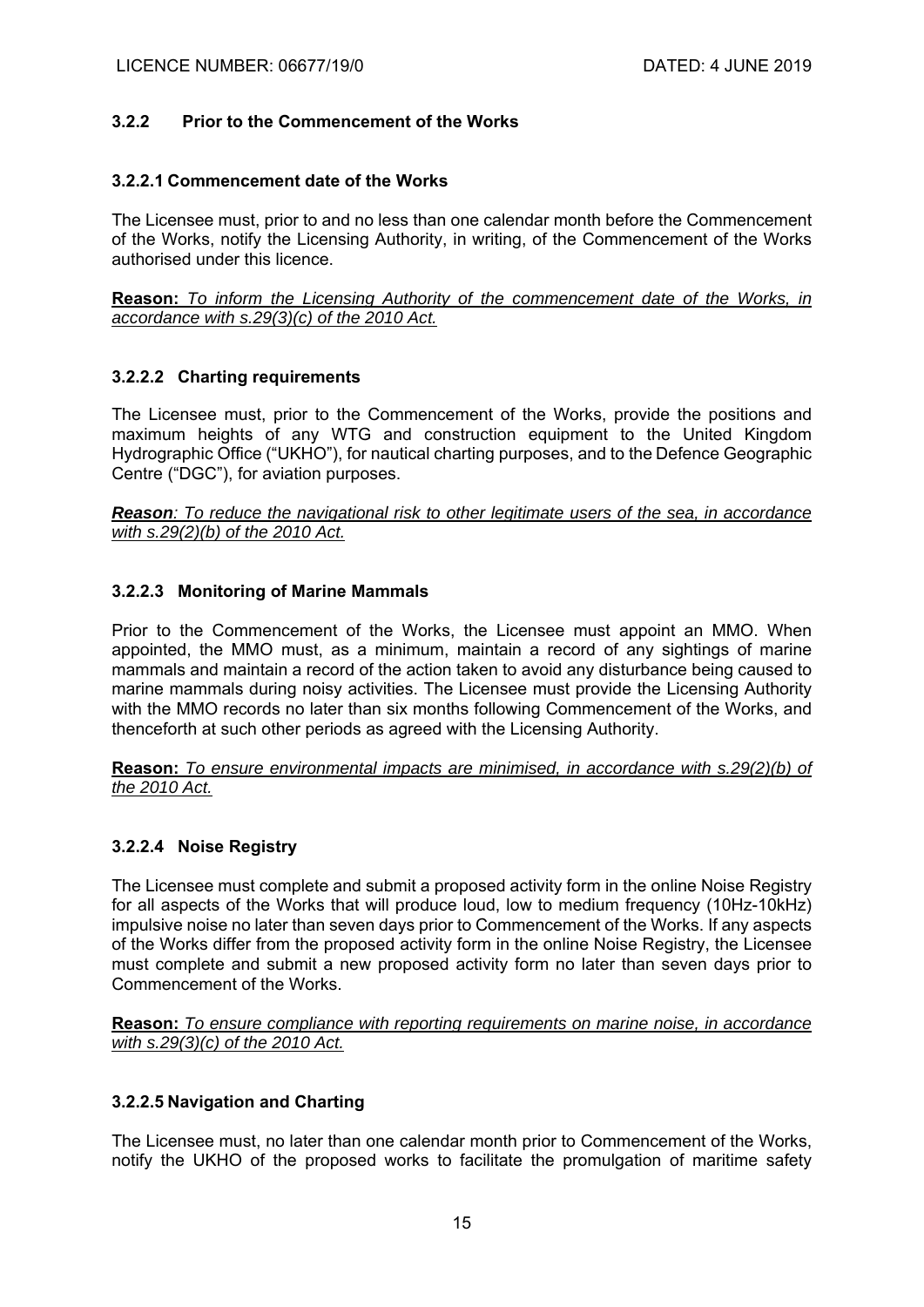information and updating of admiralty charts and publications through the national Notice to Mariners system.

The Licensee must, no later than one calendar month prior to Commencement of the Works, ensure that local mariner's organisations and local fishermen's organisations and HM Coastguard are made fully aware of the Works through local Notice to Mariners or by any other appropriate means.

The Licensee must ensure that details of the Licensed Activities are promulgated in the Kingfisher Fortnightly Bulletin, no later than one calendar month prior to the Commencement of the Works to inform the commercial fishing industry of the vessel routes and the timing and location of the construction activities.

The Licensee must, no later than eight weeks prior to the Commencement of the Works, complete an "Application for Statutory Sanction to Alter/Exhibit" form and submit this to the Northern Lighthouse Board ("NLB") for the necessary sanction to be granted.

**Reason:** *To reduce the navigational risk to other legitimate users of the sea, in accordance with s.29(2)(b) of the 2010 Act.* 

## **3.2.2.6 Third Party Certification or Verification**

The Licensee must no later than three calendar months (or such other period as agreed with the Licensing Authority) prior to the Commencement of the Works, provide the Licensing Authority with Third Party Certification or Verification (or a suitable alternative as agreed in writing with the Licensing Authority) for the lifespan of the Works.

**Reason**: *To provide independent certification or verification of the technology, materials or equipment, in accordance with s.29(2)(b) of the 2010 Act.* 

# **3.2.2.7 Emergency Response Co-operation Plan**

The Licensee must, no later than six months prior to the Commencement of the Works, submit an Emergency Response Co-operation Plan ("ERCoP") for the construction, operation, maintenance and decommissioning phases of the Works in writing, to the Licensing Authority for its written approval.

Such approval may only be granted following consultation by the Licensing Authority with the Maritime and Coastguard Agency ("MCA") and the NLB and any other navigational advisors or organisations as may be required at the discretion of the Licensing Authority. Commencement of the Works may not take place until such approval is granted.

The ERCoP should follow the template and guidance as found on the MCA website. The ERCoP must be developed in discussion with the MCA.

**Reason:** *For emergency response planning for the Works and requirements for search and rescue helicopter operations in and around the Works in accordance with s.29(3)(c) of the 2010 Act.*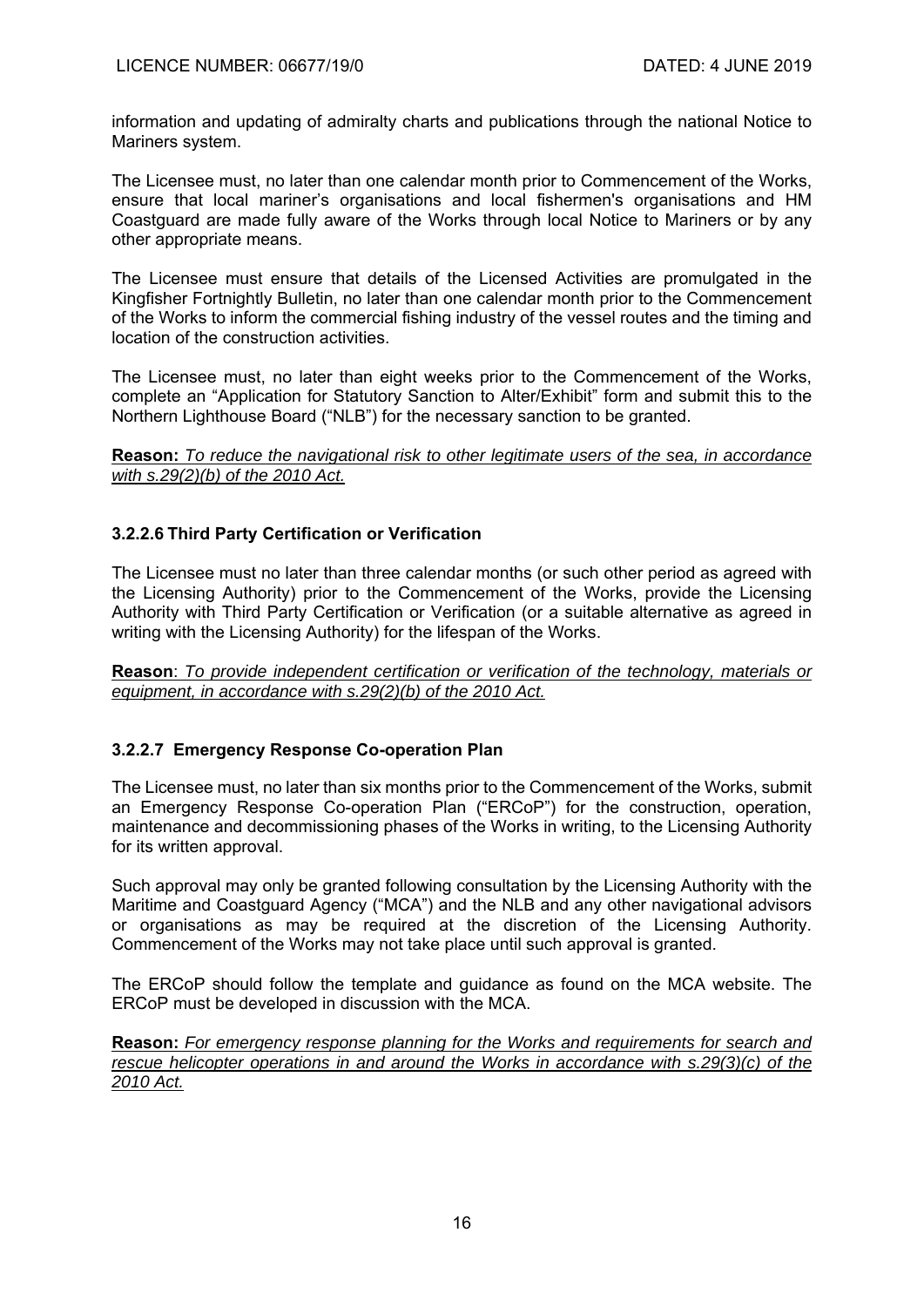## **3.2.2.8 Construction Method Statement**

The Licensee must, no later than six months prior to the Commencement of the Works, submit a Construction Method Statement ("CMS"), in writing, to the Licensing Authority for its written approval. Such approval may only be granted following consultation by the Licensing Authority with Scottish Natural Heritage ("SNH"), SEPA, MCA, NLB, Royal Society for the Protection of Birds ("RSPB") Scotland, Forth Ports, Angus Council, Dundee City Council, East Lothian Council, Fife Council, Scottish Borders Council and any such other advisors or organisations as may be required at the discretion of the Licensing Authority. Commencement of the Works may not take place until such approval is granted.

The CMS must include, but not be limited to:

- a. Details of the commencement dates, duration and phasing for the key elements of construction, the working areas, the construction procedures and good working practices for installing the Works.
- b. Details of the roles and responsibilities, chain of command and contact details of company personnel, any contractors or sub-contractors involved during the construction of the Works.
- c. Details of how the construction related mitigation steps proposed in the Application are to be delivered.

The CMS must adhere to the construction methods assessed in the Application. The CMS also must, so far as is reasonably practicable, be consistent with a Design Statement, the Environmental Management Plan ("EMP"), Vessel Management Plan ("VMP"), a Navigational Safety Plan ("NSP"), the Piling Strategy ("PS"), the Cable Plan ("CaP") and the Lighting and Marking Plan ("LMP").

*Reason: To ensure the appropriate construction management of the Works, taking into account mitigation measures to protect the environment and other users of the marine area in accordance with s.29(3)(c) of the 2010 Act.* 

### **3.2.2.9 Cable Plan**

The Licensee must, no later than six months prior to the Commencement of the Works, submit a CaP, in writing, to the Licensing Authority for its written approval. Such approval may only be granted following consultation by the Licensing Authority with SNH, MCA, Scottish Fishermen's Federation ("SFF") and any such other advisors or organisations as may be required at the discretion of the Licensing Authority. Commencement of the Works may not take place until such approval is granted. The CaP must be in accordance with the Application.

The CaP must include, but not be limited to, the following:

- a. The vessel types, location, duration and cable laying techniques for the inter array cables;
- b. The results of monitoring or data collection work (including geophysical, geotechnical and benthic surveys) which will help inform cable routing;
- c. Technical specification of inter array cables, including a desk based assessment of attenuation of electro‐magnetic field strengths and shielding;
- d. A burial risk assessment to ascertain burial depths and where necessary alternative protection measures;
- e. Methodologies for surveys (e.g. over trawl) of the inter array cables through the operational life of the wind farm where mechanical protection of cables laid on the sea bed is deployed; and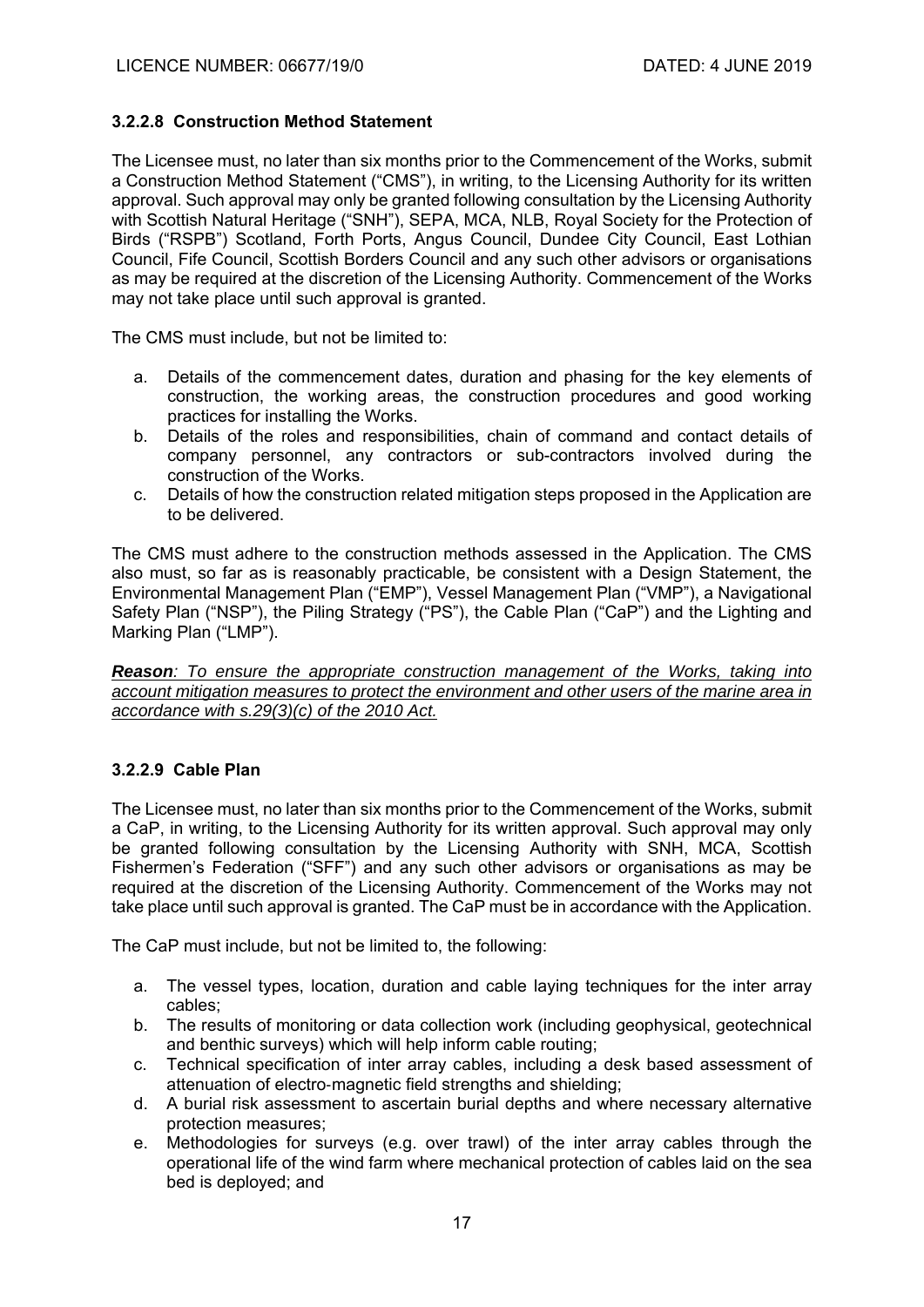f. Methodologies for inter array cable inspection with measures to address and report to the Licensing Authority any exposure of inter array cables.

Any licensed cable protection must ensure existing and future safe navigation is not compromised. The Licensing Authority will accept a maximum of 5% reduction in surrounding depth referenced to Chart Datum. Any greater reduction in depth must be agreed in writing by the Licensing Authority.

**Reason**: *To ensure all environmental and navigational issues are considered for the location and construction of the inter array cables in accordance with s.29(3)(c) of the 2010 Act.*

# **3.2.2.10 Piling Strategy**

The Licensee must, no later than six months prior to the Commencement of the Works, submit a PS, in writing, to the Licensing Authority for its written approval. Such approval may only be granted following consultation by the Licensing Authority with SNH, the River Tweed Commission ("RTC"), Whale and Dolphin Conservation ("WDC"), Scottish Borders Council and any such other advisors as may be required at the discretion of the Licensing Authority. Commencement of the Works may not take place until such approval is granted.

The PS must include, but not be limited to:

- a. Details of expected noise levels from pile-drilling/driving in order to inform point d below;
- b. Full details of the proposed method and anticipated duration of piling to be carried out at all locations;
- c. Details of soft-start piling procedures and anticipated maximum piling energy required at each pile location; and
- d. Details of any mitigation such as Passive Acoustic Monitoring, MMO, use of Acoustic Deterrent Devices and monitoring to be employed during pile-driving, as agreed by the Licensing Authority.

The PS must be in accordance with the Application and must also reflect any monitoring or data collection carried out after submission of the Application.

The PS must demonstrate how the exposure to and/or the effects of underwater noise have been mitigated in respect to harbour porpoise, minke whale, bottlenose dolphin, harbour seal, grey seal, Atlantic salmon and sea trout.

The PS must, so far as is reasonably practicable, be consistent with the EMP, the PEMP and the CMS.

**Reason***: To mitigate the underwater noise impacts arising from piling activity in accordance with s.29(3)(c) of the 2010 Act.* 

### **3.2.2.11 Environmental Management Plan**

The Licensee must, no later than six months prior to the Commencement of the Works, submit an EMP, in writing, to the Licensing Authority for its written approval. Such approval may only be granted following consultation by the Licensing Authority with SNH, SEPA, RSPB Scotland, WDC, RTC, Tay District Salmon Fishery Board ("DSFB"), Esk DSFB, Forth DSFB, Fisheries Management Scotland and any such other advisors or organisations as may be required at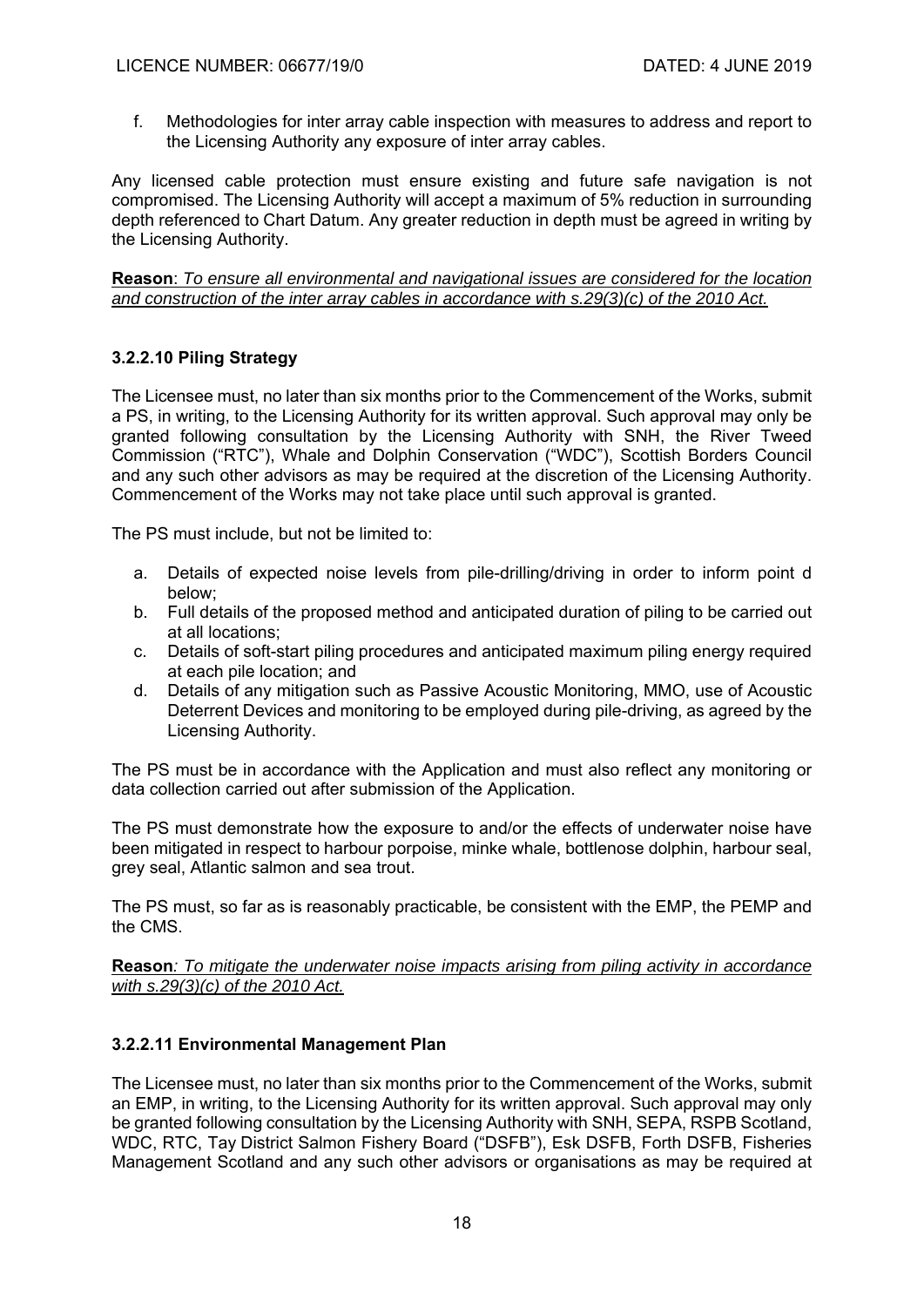the discretion of the Licensing Authority. Commencement of the Works may not take place until such approval is granted.

The EMP must provide the over-arching framework for on-site environmental management during the phases of Works as follows:

- a. All construction as required to be undertaken before the Completion of the Works; and
- b. The operational lifespan of the Works from the Completion of the Works until the cessation of electricity generation.

The EMP must be in accordance with the Application insofar as it relates to environmental management measures. The EMP must set out the roles, responsibilities and chain of command for the company personnel, any contractors or sub-contractors in respect of environmental management for the protection of environmental interests during the construction and operation of the Works. It must address, but not be limited to, the following over-arching requirements for environmental management during construction:

- a. Mitigation measures to prevent significant adverse impacts to environmental interests, as identified in the Application and pre-consent and pre-construction monitoring or data collection, and include the relevant parts of the CMS (refer to condition 3.2.2.8);
- b. A pollution prevention and control method statement, including contingency plans;
- c. Management measures to prevent the introduction of invasive non-native marine species;
- d. A site waste management plan (dealing with all aspects of waste produced during the construction period), including details of contingency planning in the event of accidental release of materials which could cause harm to the environment. Wherever possible the waste hierarchy of reduce, reuse and recycle should be encouraged; and
- e. The reporting mechanisms that will be used to provide the Licensing Authority and relevant stakeholders with regular updates on construction activity, including any environmental issues that have been encountered and how these have been addressed.

The EMP must be regularly reviewed by the Licensee and the Licensing Authority or FTRAG, at intervals agreed by the Licensing Authority. Reviews must include, but not be limited to, the reviews of updated information on construction methods and operations of the Works and updated working practices.

The EMP must be informed, so far as is reasonably practicable, by the baseline monitoring or data collection undertaken as part of the Application and the PEMP.

**Reason**: *To ensure that all construction and operation activities are carried out in a manner that minimises their impact on the environment, and that mitigation measures contained in the Application, or as otherwise agreed, are fully implemented in accordance with s.29(3)(c) of the 2010 Act.* 

# **3.2.2.12 Vessel Management Plan**

The Licensee must, no later than six months prior to the Commencement of the Works, submit a VMP, in writing, to the Licensing Authority for its written approval. Such approval may only be granted following consultation by the Licensing Authority with SNH, WDC, FP, MCA, NLB, SFF and any such other advisors or organisations as may be required at the discretion of the Licensing Authority. Commencement of the Works may not take place until such approval is granted.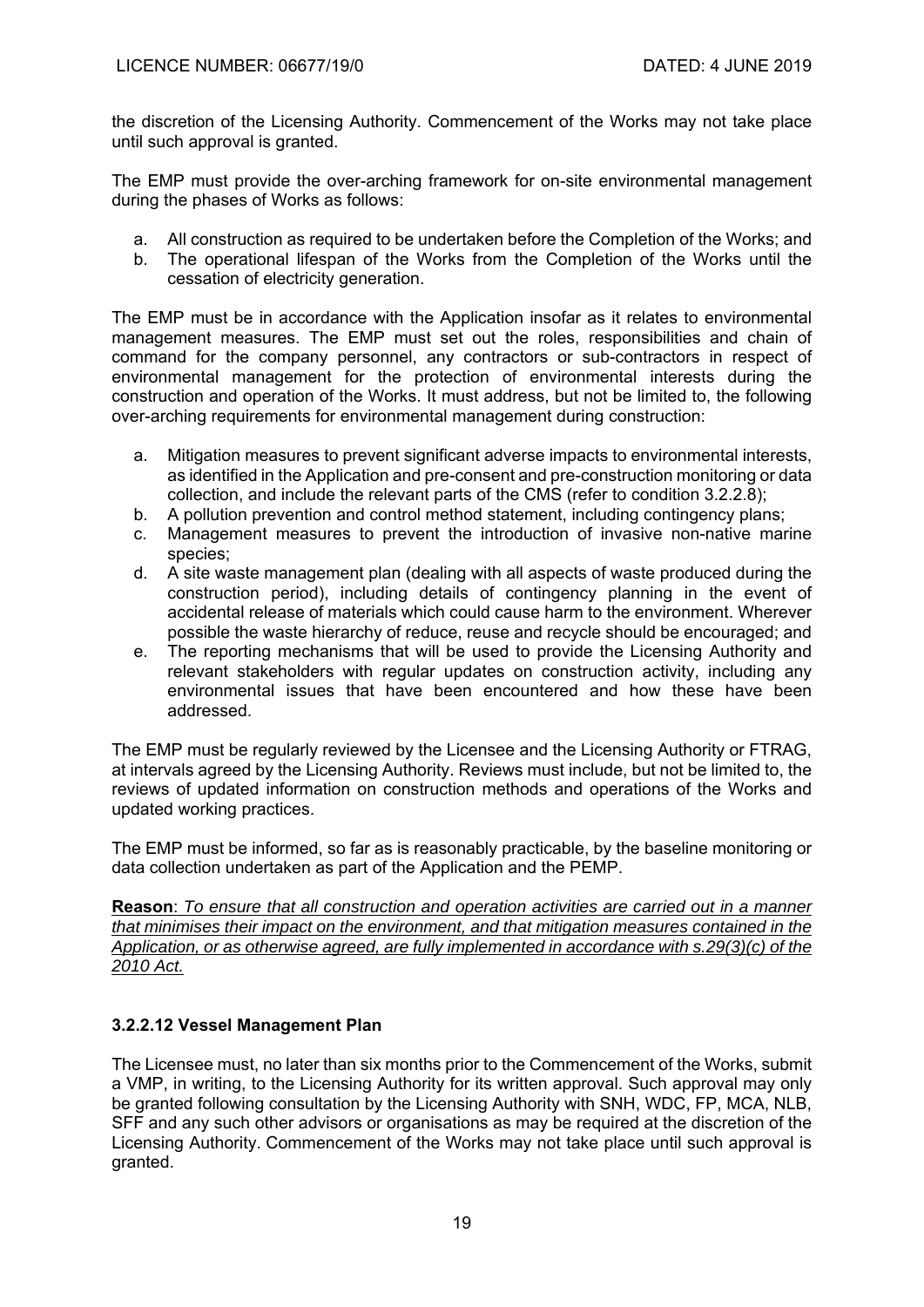The VMP must include, but not be limited to, the following details:

- a. The number, types and specification of vessels required;
- b. The manner in which vessel management will be coordinated, particularly during construction but also during operation; and
- c. Location of working port(s), the routes of passage, the frequency with which vessels will be required to transit between port(s) and the site and indicative vessel transit corridors proposed to be used during construction and operation of the Works.

The confirmed individual vessel details must be notified to the Licensing Authority in writing no later than 14 days prior to the Commencement of the Works, and thereafter, any changes to the details supplied must be notified to the Licensing Authority, as soon as practicable, prior to any such change being implemented in the construction or operation of the Works.

The VMP must, so far as is reasonably practicable, be consistent with the CMS, the EMP, the PEMP, the NSP, and an LMP.

**Reason**: *To mitigate the navigational risk to other legitimate users of the sea in accordance with s.29(3)(c) of the 2010 Act.*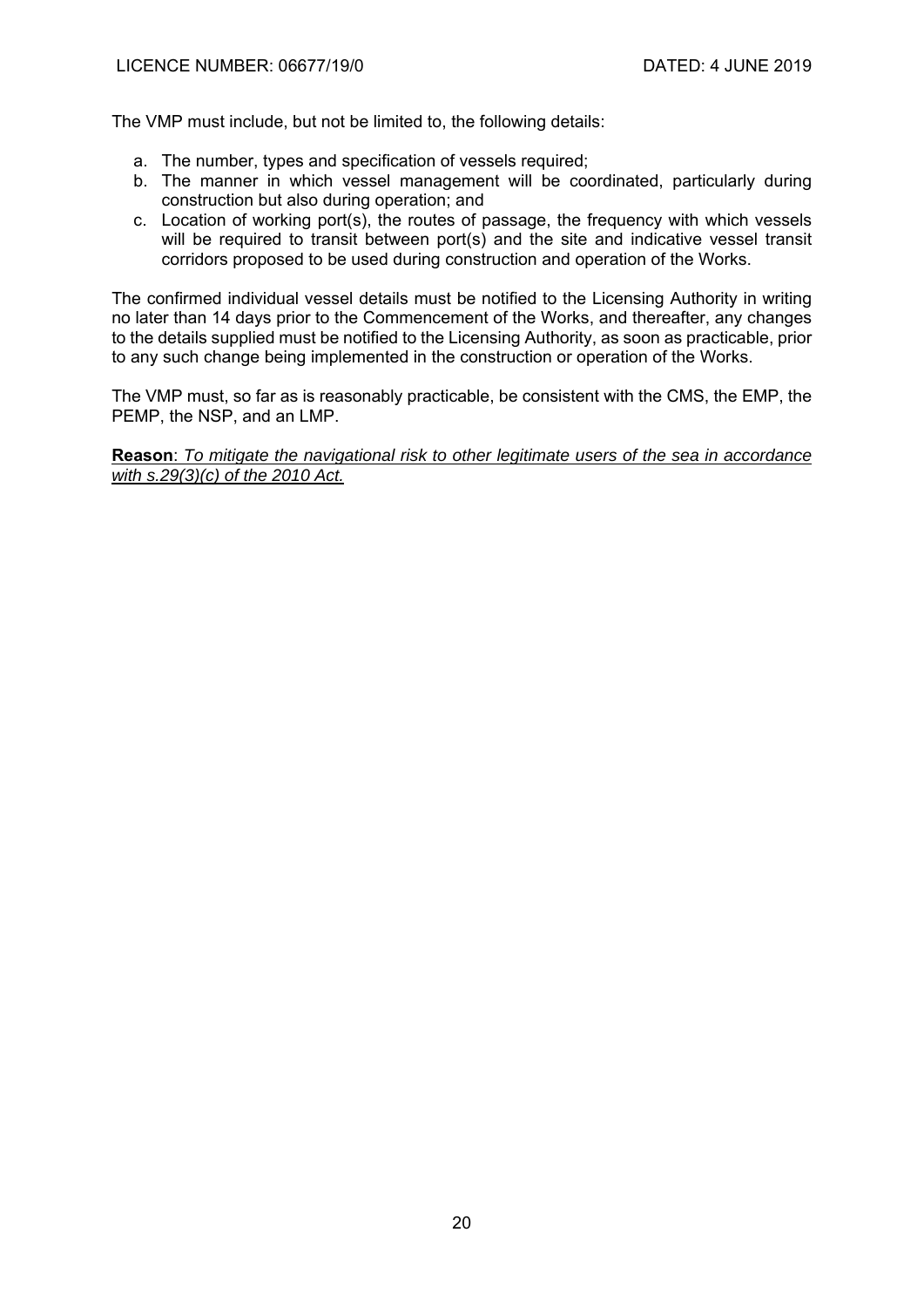## **3.2.3 During the construction of the Works**

### **3.2.3.1 Transportation Audit Report**

The Licensee must submit to the Licensing Authority a detailed TAR for each calendar month during the construction phase of the Works. The TAR must be submitted within 14 days of the end of each calendar month.

The TAR must include the nature and quantity of all substances and objects deposited and materials used in construction (as described in Part 2 of this licence) in that calendar month. Alterations and updates can be made in the following month's TAR. Where appropriate, nil returns must be provided.

If the Licensee becomes aware of any substances, objects or materials on the TAR that are missing, or becomes aware that an accidental deposit has occurred, the Licensee must notify the Licensing Authority as soon as practicable. The Licensee must undertake such survey as directed by the Licensing Authority to locate the substances, objects and materials. If the Licensing Authority is of the view that any accidental deposits have occurred and should be removed, then the materials must be removed by the Licensee as soon as is practicable and at the Licensee's expense.

**Reason:** *To confirm that the deposits made were in accordance with the application documentation, in accordance with s.29(3)(c) of the 2010 Act and that any accidental deposits are recovered or charted appropriately in accordance with s.29(3)(c) of the 2010 Act.* 

## **3.2.3.2 Navigational Safety**

The Licensee must notify the UKHO of the progress of the construction of the Works to facilitate the promulgation of maritime safety information and updating of admiralty charts and publications through the national Notice to Mariners system.

The Licensee must ensure that progress of the Works is promulgated regularly in the Kingfisher Fortnightly Bulletin to inform the commercial fishing industry of the vessel routes and the timing and location of the construction activities.

The Licensee must in the case of damage to, or destruction or decay of, the Works, notify the Licensing Authority, in writing, as soon as reasonably practicable, following such damage, destruction or decay. The Licensee must carry out any remedial action as required by the Licensing Authority, following consultation with the MCA, the NLB or any such advisers as required by the Licensing Authority.

The Licensee must ensure that any vessels permitted to engage in the construction of the Works are marked in accordance with the International Rules for the Prevention of Collisions at Sea whilst under way, and in accordance with the UK Standard Marking Schedule for Offshore Installations if the vessel is secured to the seabed.

The Licensee must ensure that no radio beacon or radar beacon operating in the marine frequency bands is installed or used on the Works without the prior written approval of the Office of Communications ("OfCom").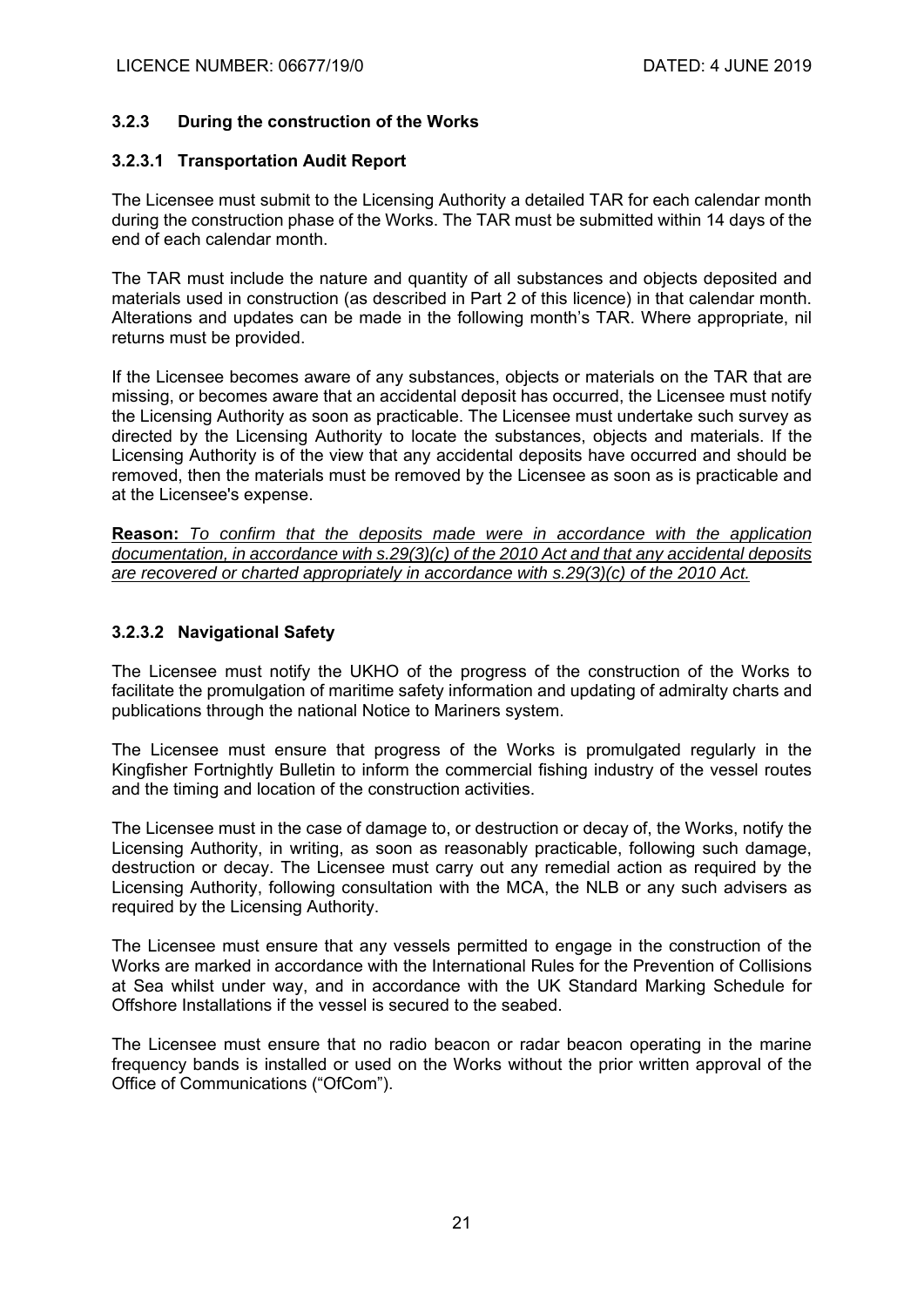The Licensee must ensure that navigable depth is not altered by more than 5% referenced to Chart Datum unless otherwise agreed, in writing, with the Licensing Authority in consultation with the MCA and NLB.

**Reason:** *To reduce the navigational risk to other legitimate users of the sea, in accordance with s.29(2)(b) of the 2010 Act.* 

# **3.2.3.3 Markings, lighting and signals of the Works**

The Licensee must ensure that the Works are marked and lit in accordance with an approved LMP at all times. The LMP and any subsequent amendments must be approved by the Licensing Authority following consultation with the NLB, MCA, Civil Aviation Authority ("CAA") and the Ministry of Defence ("MOD"). The display of unauthorised marks or lights is prohibited.

The Licensee must ensure that the Works are marked and lit in accordance with International Association of Marine Aids to Navigation and Lighthouse Authorities ("IALA") Recommendation O-139.

Unless otherwise approved by the Licensing Authority, the LMP must include but not be limited to:

- a. the lighting requirements of the MCA, NLB, CAA and MOD;
- b. that the boundary WTG, where they are more than 900m apart, must be lit with a single 2000 candela, red aviation light, flashing Morse 'W' in unison with all other boundary WTG;
- c. that all other WTG must be fitted with a fixed single red 200 candela aviation light for Search and Rescue ("SAR") purposes; and
- d. that all WTG aviation lights should be compatible with night vision imaging systems.

**Reason:** *To ensure safe appropriate marking and lighting of the offshore Works, in accordance with s.29(2)(b) of the Marine (Scotland) Act 2010.*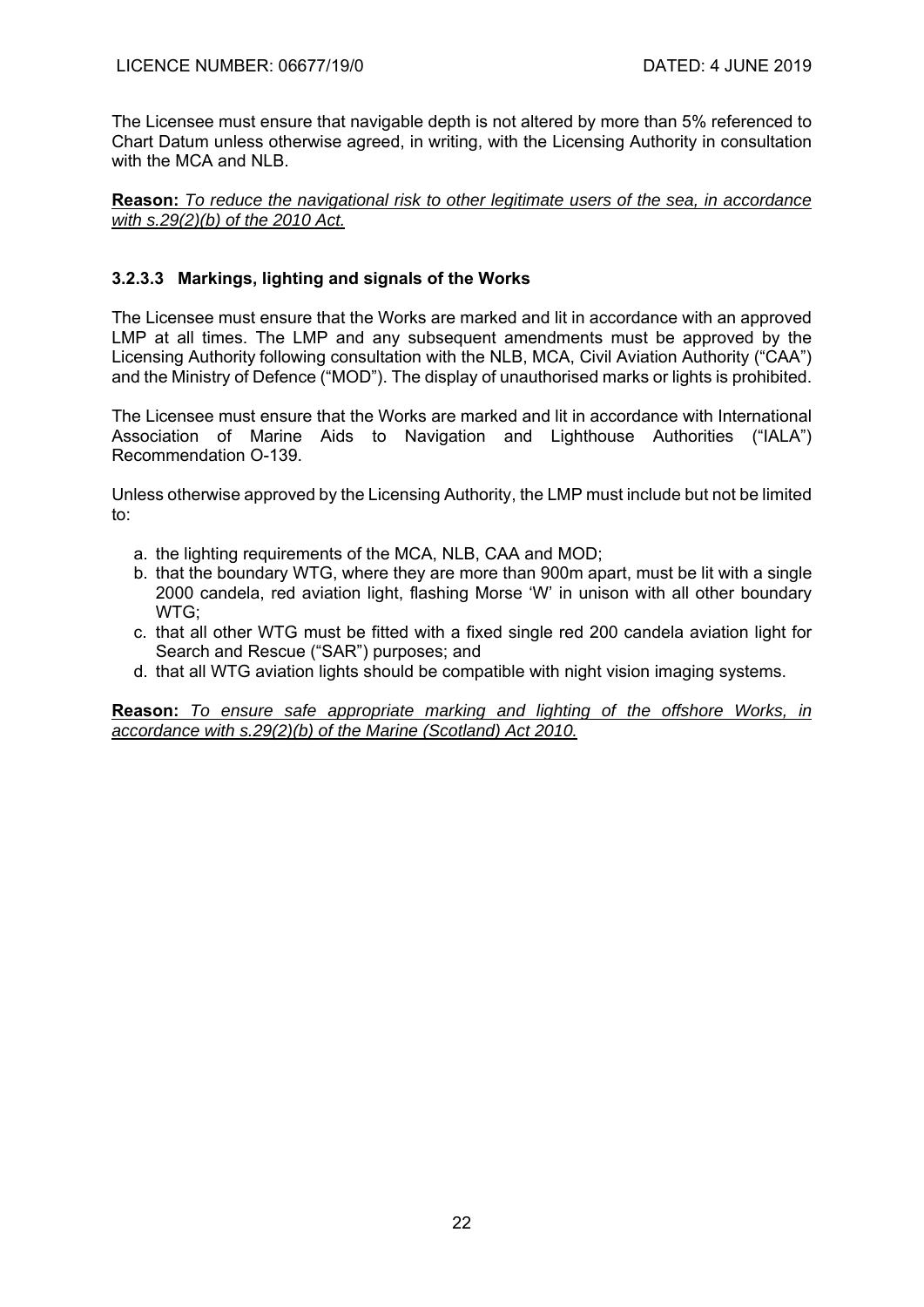### **3.2.4 Conditions upon Completion of the Works**

#### **3.2.4.1 Date of Completion of the Works**

The Licensee must, no later than one calendar month following the Completion of the Works, notify the Licensing Authority, in writing, of the date of Completion of the Works.

**Reason**: *To inform the Licensing Authority of the Completion of the Works, in accordance with s.29(3)(c) of the 2010 Act.* 

#### **3.2.4.2 Nature and quantity of substances and objects deposited and materials used in construction**

The Licensee must, no later than one calendar month following the Completion of the Works submit a final audit report, in writing, to the Licensing Authority stating the nature and quantity of all substances, objects placed below MHWS and all materials used in construction within the Scottish marine area under the authority of this licence.

**Reason:** *To confirm that the deposits made were in accordance with the Application and in accordance with s.29(3)(c) of the 2010 Act.* 

#### **3.2.4.3 Noise Registry Close Out**

The Licensee must complete and submit a close-out report for all aspects of the Works that produced loud, low to medium frequency (10Hz-10kHz) impulsive noise in the online Noise Registry no later than 12 weeks from the Completion of the Works.

**Reason:** *To ensure compliance with reporting requirements on marine noise, in accordance with s.29(3)(c) of the 2010 Act.* 

#### **3.2.4.4 Navigational Safety**

The Licensee must notify the UKHO of the Completion of the Works to facilitate the promulgation of maritime safety information and updating of admiralty charts and publications through the national Notice to Mariners system.

The Licensee must, within one month of the Completion of the Works, provide the "as-built" positions and maximum heights of all WTG, along with any sub-sea infrastructure, to the UKHO for aviation and nautical charting purposes.

The Licensee must, as per the requirements of the MCA's MGN 543 and supplementary updates, complete post-installation hydrographic surveys of the Site or subsections thereof, to the International Hydrographic Organization Order 1a survey standard. On completion of these surveys, the data and a corresponding report of survey must be supplied to the UKHO, with notification to the MCA hydrography manager and the Licensing Authority.

The Licensee must ensure that local mariners, fishermen's organisations and HM Coastguard, in this case the National Maritime Coastguard Centre are made fully aware of the Completion of the Works.

The Licensee must ensure that the Completion of the Works is promulgated in the Kingfisher Fortnightly Bulletin to inform the commercial fishing industry.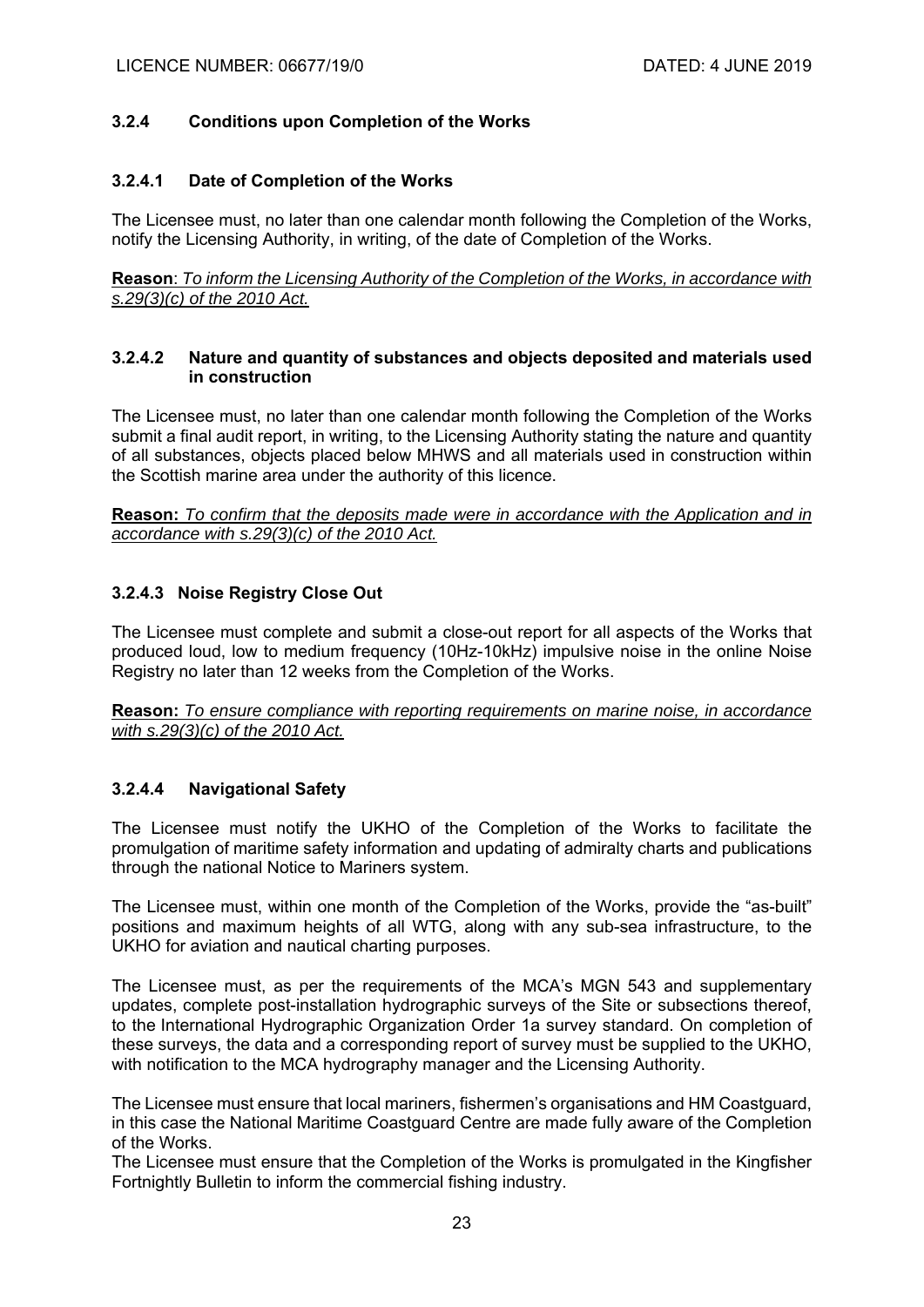The Licensee must, where any damage, destruction or decay is caused to the Works, notify the Licensing Authority, in writing, of such damage, destruction or decay as soon as reasonably practicable following such damage, destruction or decay. The Licensee must carry out any remedial action which the Licensing Authority advises the Licensee, in writing, as requiring to be taken, which may include a requirement to display aids to navigation, following consultation by the Licensing Authority with the MCA, the NLB or any such advisers as required.

The Licensee must ensure that the WTG are actively monitored during the operation and maintenance phases. The Licensee must ensure that a contingency plan is in place to respond to any reported catastrophic failures which may result in the WTG, or part(s) thereof, breaking loose and becoming a buoyant hazard. This contingency plan should include the transmission of local radio navigation warnings.

The Licensee must ensure that no radio beacon or radar beacon operating in the marine frequency bands is installed or used on the Works without the prior written approval of the OfCom.

The Licensee must not exhibit, alter or discontinue navigational lighting of the Works without the statutory sanction of the Commissioners of Northern Lighthouses. An 'Application for Statutory Sanction to Exhibit/Discontinue' form must be completed by the Licensee as fully as possible and returned to the NLB for the necessary sanction to be granted prior to exhibiting, altering or discontinuing navigational lighting.

**Reason:** *To reduce the navigational risk to other legitimate users of the sea, in accordance with s.29(2)(b) of the 2010 Act.* 

# **3.2.4.5 Markings, lighting and signals of the Works**

The Licensee must ensure that the Works are marked and lit in accordance with an approved LMP at all times. The LMP and any subsequent amendments must be approved by the Licensing Authority following consultation with the NLB, MCA, CAA and the MOD. The display of unauthorised marks or lights is prohibited.

The Licensee must ensure that the Works are marked and lit in accordance with IALA Recommendation O-139.

Unless otherwise approved by the Licensing Authority, the LMP must include:

- 1. the lighting requirements of the MCA, NLB, CAA and MOD;<br>2. that the boundary WTG, where they are more than 900m apa
- that the boundary WTG, where they are more than 900m apart, must be lit with a single 2000 candela, red aviation light, flashing Morse 'W' in unison with all other boundary WTG;
- 3. that all other WTG must be fitted with a fixed single red 200 candela aviation light for SAR purposes; and
- 4. that all WTG aviation lights should be compatible with night vision imaging systems.

**Reason:** *To ensure safe appropriate marking and lighting of the offshore Works, in accordance with s.29(2)(b) of the 2010 Act.*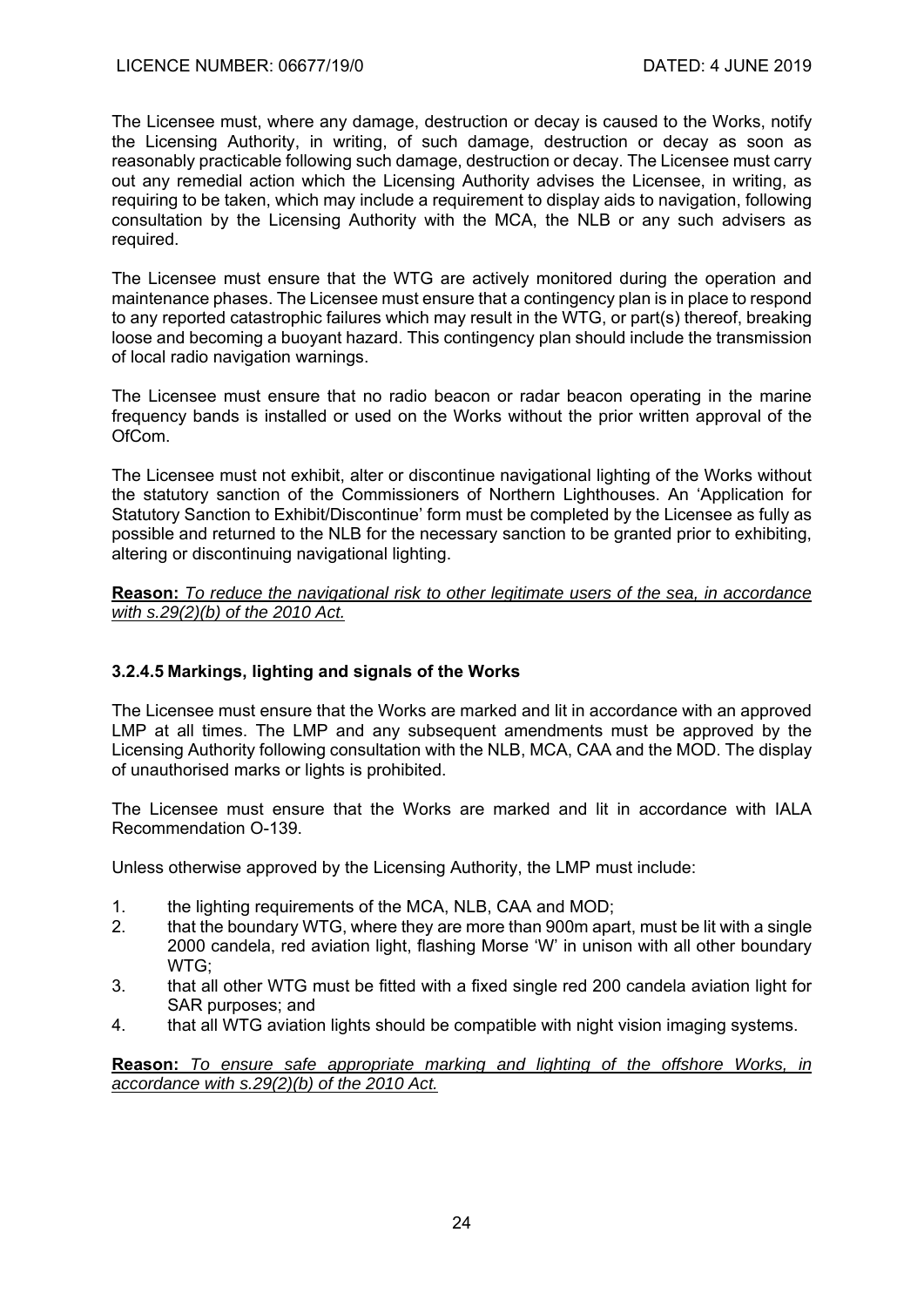## **3.2.4.6 Operation and Maintenance of the Works**

The Licensee must operate and maintain the Works in accordance with an approved OMP.

The Operation and Maintenance Programme ("OMP") and any subsequent amendments must be approved by the Licensing Authority.

The Licensing Authority must be notified at least three calendar months or such other period as agreed by the Licensing Authority in advance of any maintenance of the Works not included in the OMP and involving licensable marine activities not covered under this licence.

**Reason:** *To ensure compliance with the approved OMP to prevent decay of the Works and to ensure that any maintenance work is carried out under an appropriate licence in accordance with s.29(3)(b) of the 2010 Act.* 

## **3.2.4.7 Restoration of the Site to its original condition**

The Licensee must take all reasonable, appropriate and practicable steps at the end of the operational life of the Works to restore the Site to its original pre-construction condition, or to as close to its original condition as is reasonably practicable, in accordance with the PEMP and the DP and to the satisfaction of the Licensing Authority.

Should the Works be discontinued prior to expiry date of this marine licence, the Licensee must inform the Licencing Authority in writing of the discontinuation of the Works.

A separate marine licence will be required for the removal of Works.

**Reason:** *To mitigate the effects of the activity on the Site, in accordance with s.29(3)(e) of the 2010 Act.* 

### **3.2.4.8 Charting requirements**

The Licensee must, within one month of the final Completion of the Works, provide the coordinates accurate to three decimal places of minutes of arc for each WTG, position and maximum heights of the WTG to UKHO and the DGC for nautical charting and aviation purposes.

*Reason: To reduce the navigational risk to other legitimate users of the sea, in accordance with s.29(2)(b) of the 2010 Act.* 

### **3.2.4.9 Final Commissioning of the Works**

The Licensee must, no more than one calendar month following the Final Commissioning of the Works, notify the Licensing Authority, in writing, of the date of the Final Commissioning of the Works.

**Reason**: *To inform the Licensing Authority of the Final Commissioning of the works, in accordance with s.29(3)(c) of the 2010 Act.*